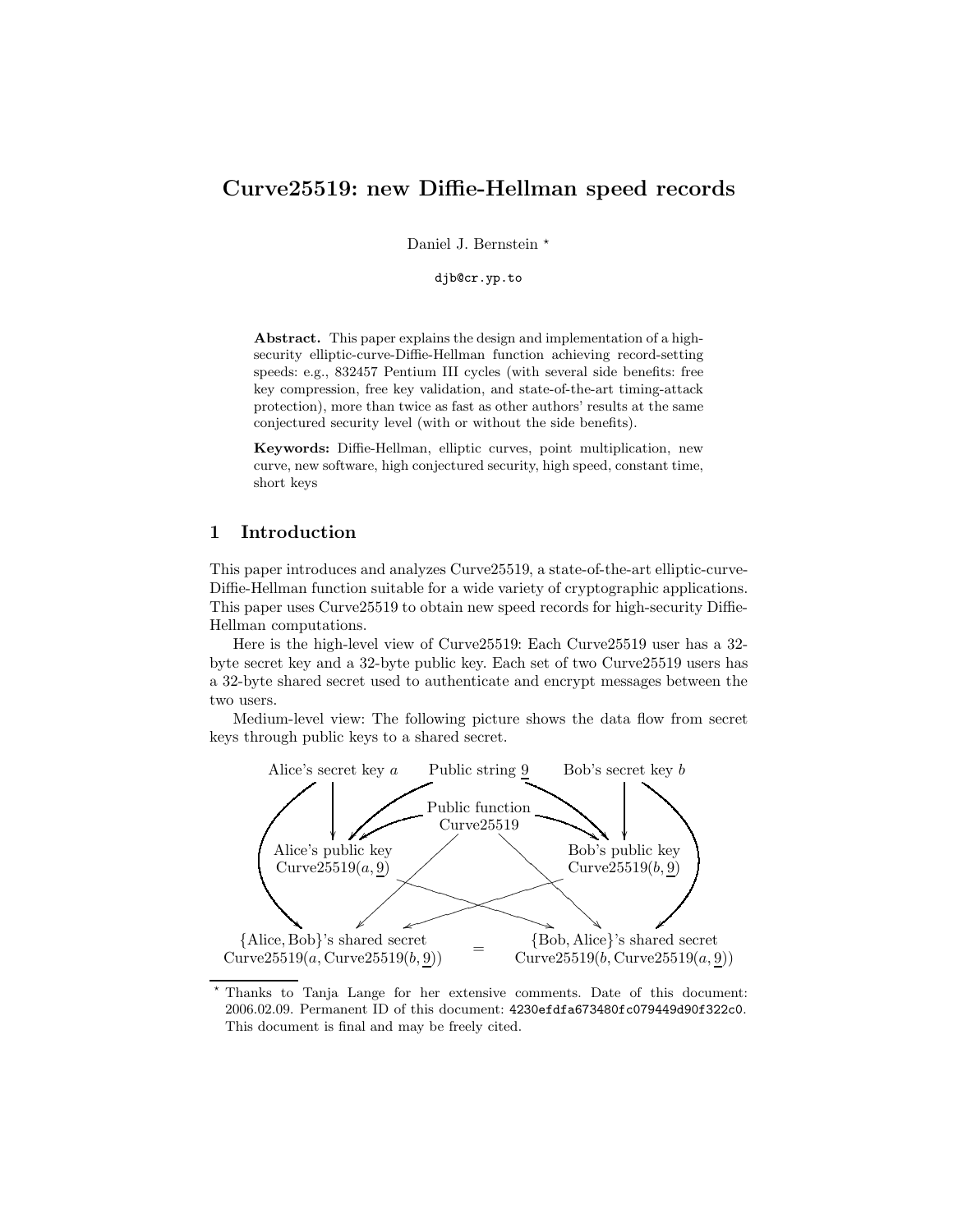A hash of the shared secret Curve $25519(a, Curve25519(b, 9))$  is used as the key for a secret-key authentication system (to authenticate messages), or as the key for a secret-key authenticated-encryption system (to simultaneously encrypt and authenticate messages).

Low-level view: The Curve 25519 function is  $\mathbf{F}_p$ -restricted x-coordinate scalar multiplication on  $E(\mathbf{F}_{p^2})$ , where p is the prime number  $2^{255} - 19$  and E is the elliptic curve  $y^2 = x^3 + 486662x^2 + x$ . See Section 2 for further details.

Conjectured security level. Breaking the Curve25519 function—for example, computing the shared secret from the two public keys—is conjectured to be extremely difficult. Every known attack is more expensive than performing a brute-force search on a typical 128-bit secret-key cipher.

The general problem of elliptic-curve discrete logarithms has been attacked for two decades with very little success. Generic discrete-logarithm algorithms break prime groups that are not sufficiently large, but the prime group used in this paper has size above  $2^{252}$ . Elliptic curves with certain special algebraic structures can be broken much more quickly by non-generic algorithms, but  $E(\mathbf{F}_{n^2})$  does not have those structures. See Section 3 of this paper for more detailed comments on the security of the Curve25519 function.

If large quantum computers are built then they will break Curve25519 and all other short-key discrete-logarithm systems. See [56] for details of a general elliptic-curve-discrete-logarithm algorithm. The ramifications of this observation are orthogonal to the topic of this paper and are not discussed further.

Efficiency. My public-domain Curve25519 software provides several efficiency features, thanks in large part to the choice of the Curve25519 function:

- Extremely high speed. My software computes Curve25519 in just 832457 cycles on a Pentium III, 957904 cycles on a Pentium 4, 640838 cycles on a Pentium M, and 624786 cycles on an Athlon. Each of these numbers is a new speed record for high-security Diffie-Hellman functions. I am working on implementations for the UltraSPARC, PowerPC, etc.; I expect to end up with similar cycle counts.
- No time variability. Most speed reports in the cryptographic literature are for software without any protection against timing attacks. See [12], [51], and [50] for some successful attacks. Adding protection can dramatically slow down the computation. In contrast, my Curve25519 software is already immune to timing attacks, including hyperthreading attacks and other cachetiming attacks. It avoids all input-dependent branches, all input-dependent array indices, and other instructions with input-dependent timings.
- Short secret keys. The Curve25519 secret key is only 32 bytes. This is typical for high-security Diffie-Hellman functions.
- Short public keys. The Curve 25519 public key is only 32 bytes. Typical elliptic-curve-Diffie-Hellman functions use 64-byte public keys; those keys can be compressed to half size, as suggested by Miller in [46], but the time for decompression is quite noticeable and usually not reported.
- Free key validation. Typical elliptic-curve-Diffie-Hellman functions can be broken if users do not validate public keys; see, e.g., [14, Section 4.1] and [3].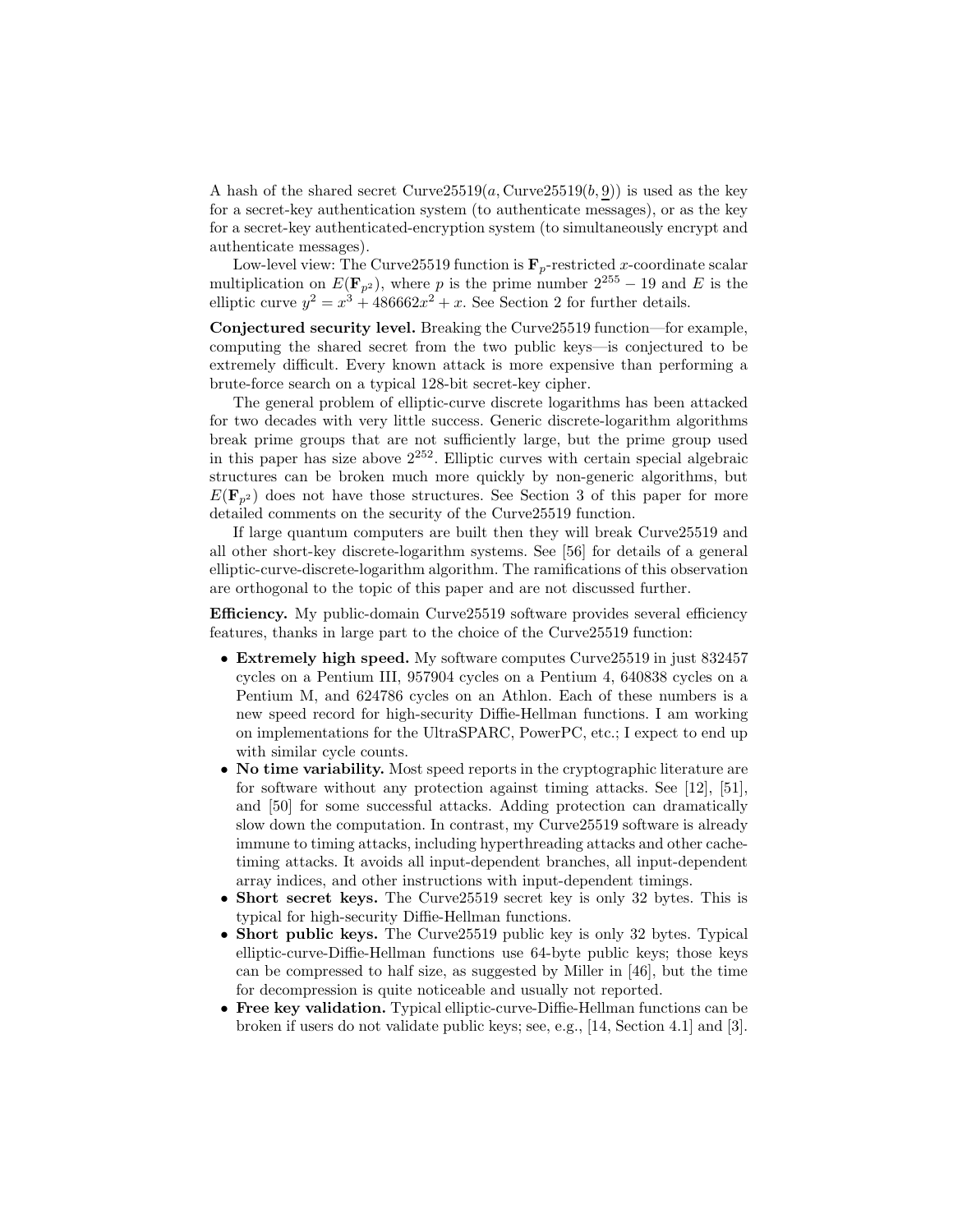The time for key validation is quite noticeable and usually not reported. In contrast, every 32-byte string is accepted as a Curve25519 public key.

• Short code. My software is very small. The compiled code, including all necessary tables, is around 16 kilobytes on each CPU, and can easily fit alongside other networking tools in the CPU's instruction cache.

The new speed records are the highlight of this paper. Sections 4 and 5 explain the computation of Curve25519 in detail from the bottom up.

One can improve speed by choosing functions at lower security levels; for example, dropping from 255 bits down to 160 bits. But—as discussed in Section 3—I can easily imagine an attacker with the resources to break a 160-bit elliptic curve in under a year. Users should not expose themselves to this risk; they should instead move up to the comfortable security level of Curve25519.

Of course, when users exchange large volumes of data, their bottleneck is a secret-key cryptosystem, and the Curve25519 speed no longer matters.

Comparison to previous work. There is an extensive literature analyzing the speed of various implementations of various Diffie-Hellman functions at various conjectured security levels.

In particular, there have been some reports of high-security elliptic-curve scalar-multiplication speeds: [17, Table 8] reports 1920000 cycles on a 400 MHz Pentium II for field size  $2^{256} - 2^{224} + 2^{192} + 2^{96} - 1$ ; [33, Table 7] reports 1740000 cycles on a 400 MHz Pentium II for field size  $2^{283}$  using a subfield curve; [4, Table 4] reports 3086000 cycles on a 1000 MHz Athlon for a random 256-bit prime field. At a lower security level: [7, Table 3] reports 2650000 cycles on a 233 MHz Pentium MMX for field size  $(2^{31} - 1)^6$ ; [58, Table 4] reports 4500000 cycles on a 166 MHz Pentium Pro for field size  $(2^{31} – 19)^6$ ; [26, Table 6] reports 1720000 cycles on an 800 MHz Pentium III for field size 2<sup>233</sup>.

The Curve25519 timings are more than twice as fast as the above reports. The comparison is actually even more lopsided than this, because the Curve25519 timings include free key compression, free key validation, and state-of-the-art timing-attack protection, while the above reports do not.

I have previously reported preliminary implementation work achieving about half of this speedup using a standard NIST curve. The other half of the speedup relies on switching to a better-designed curve. This paper covers both halves of the speedup.

At a lower level, designing and implementing an elliptic-curve-Diffie-Hellman function means making many choices that affect speed. Making a few bad choices can destroy performance. In the design and implementation of Curve25519 I have tried to globally optimize the entire sequence of choices:

- Use large characteristic, not characteristic 2.
- Use curve shape  $y^2 = x^3 + Ax^2 + x$ , with  $(A-2)/4$  small, rather than  $y^2 = x^3 - 3x + a_6.$
- Use x as a public key, not  $(x, y)$ .
- Use a secure curve that also has a secure twist, rather than taking extra time to prohibit keys on the twist.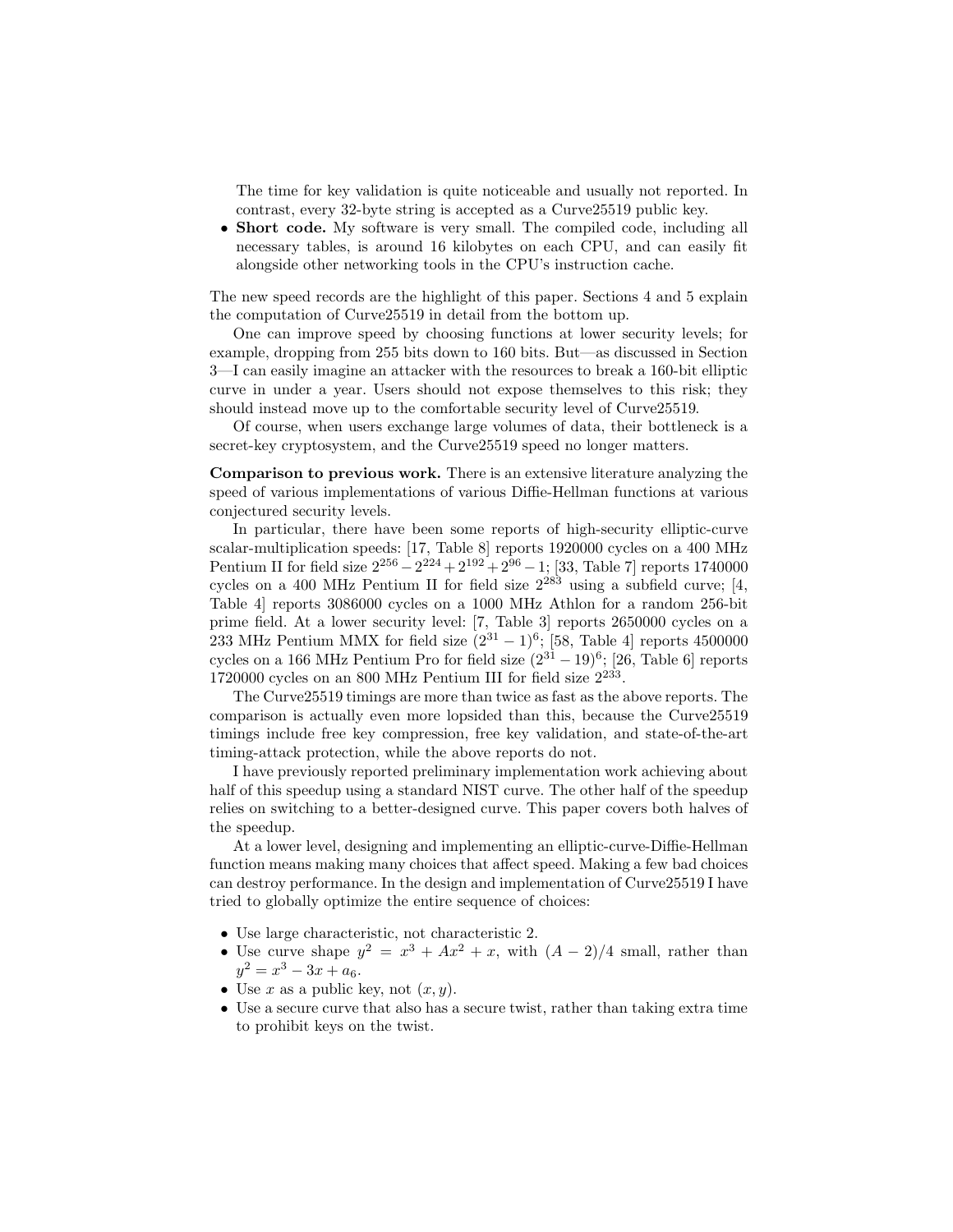- Use  $x/z$  inside scalar multiplication, not  $(x/z, y/z)$  or  $(x/z^2, y/z^3)$ .
- Convert variable array indexing into arithmetic.
- Use a fixed position for the leading 1 in the secret key.
- Multiply the secret key by a small power of 2 to account for cofactors in the curve group and the twist group.
- Use a prime field, not an extension field.
- Use a prime extremely close to  $2^b$  for some b.
- Use radix  $2^{b/w}$  for some w, even if  $b/w$  is not an integer.
- Allow coefficients slightly larger than the radix, rather than reducing each coefficient as soon as possible.
- Put coefficients into floating-point registers, not integer registers. Choose  $w$ accordingly.

See Sections 4 and 5 for details and credits. Beware that these choices interact across many levels of design and implementation: for example, there are other curve shapes and prime shapes for which  $(x/z^2, y/z^3)$  is better than  $x/z$ . This type of interaction makes the optimal sequence of choices difficult to identify even when all possible choices are known.

### 2 Specification

This section defines the Curve25519 function. Readers not familiar with rings, fields, and elliptic curves should consult Appendix A for definitions and for a proof of Theorem 2.1.

**Theorem 2.1.** Let p be a prime number with  $p \geq 5$ . Let A be an integer such that  $A^2 - 4$  is not a square modulo p. Define E as the elliptic curve  $y^2 = x^3 +$  $Ax^2 + x$  over the field  $\mathbf{F}_p$ . Define  $X_0 : E(\mathbf{F}_{p^2}) \to \mathbf{F}_{p^2}$  as follows:  $X_0(\infty) = 0$ ;  $X_0(x, y) = x$ . Let n be an integer. Let q be an element of  $\mathbf{F}_p$ . Then there exists a unique  $s \in \mathbf{F}_p$  such that  $X_0(nQ) = s$  for all  $Q \in E(\mathbf{F}_{p^2})$  such that  $X_0(Q) = q$ .

In particular, define p as the prime  $2^{255} - 19$ . Define  $\mathbf{F}_p$  as the prime field  $\mathbf{Z}/p = \mathbf{Z}/(2^{255} - 19)$ . Note that 2 is not a square in  $\mathbf{F}_p$ ; define  $\mathbf{F}_{p^2}$  as the field  $(\mathbf{Z}/(2^{255}-19))[\sqrt{2}]$ . Define  $A = 486662$ . Note that  $486662^2-4$  is not a square in  $\mathbf{F}_p$ . Define E as the elliptic curve  $y^2 = x^3 + Ax^2 + x$  over  $\mathbf{F}_p$ . Define a function  $X_0 : E(\mathbf{F}_{p^2}) \to \mathbf{F}_{p^2}$  as follows:  $X_0(\infty) = 0$ ;  $X_0(x, y) = x$ . Define a function  $X: E(\mathbf{F}_{p^2}) \to \{\infty\} \cup \mathbf{F}_{p^2}$  as follows:  $X(\infty) = \infty$ ;  $X(x, y) = x$ .

At this point I could say that, given  $n \in 2^{254} + 8{0, 1, 2, 3, ..., 2^{251} - 1}$ and  $q \in \mathbf{F}_p$ , the Curve25519 function produces s in Theorem 2.1. However, to match cryptographic reality and to catch the types of design error explained by Menezes in [45], I will instead define the inputs and outputs of Curve25519 as sequences of bytes.

The set of **bytes** is, by definition,  $\{0, 1, \ldots, 255\}$ . The encoding of a byte as a sequence of bits is not relevant to this document. Write  $s \mapsto s$  for the standard little-endian bijection from  $\{0, 1, ..., 2^{256} - 1\}$  to the set  $\{0, 1, ..., 2^{55}\}^3$  of 32byte strings: in other words, for each integer  $s \in \{0, 1, ..., 2^{256} - 1\}$ , define  $s = (s \mod 256, \lfloor s/256 \rfloor \mod 256, \ldots, \lfloor s/256^{31} \rfloor \mod 256).$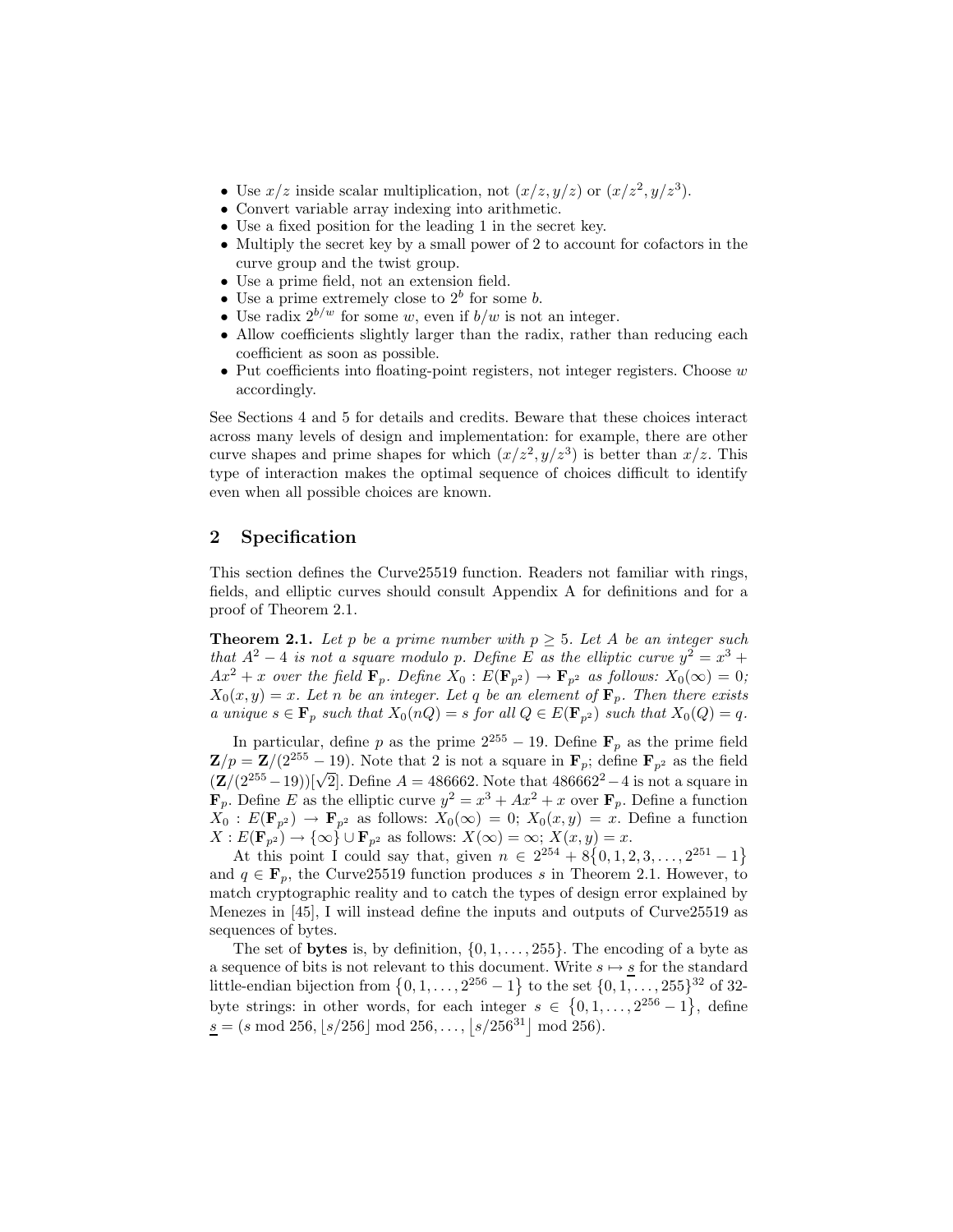The set of Curve25519 public keys is, by definition,  $\{0, 1, \ldots, 255\}^{32}$ ; in other words,  $\{q : q \in \{0, 1, ..., 2^{256} - 1\}\}\.$  The set of Curve 25519 secret keys is, by definition,  $\{0, 8, 16, 24, \ldots, 248\} \times \{0, 1, \ldots, 255\}^{30} \times \{64, 65, 66, \ldots, 127\};$ in other words,  $\{ \underline{n} : n \in 2^{254} + 8 \{ 0, 1, 2, 3, \dots, 2^{251} - 1 \} \}$ .

Now Curve $25\overline{519}$ : {Curve $25\overline{19}$  secret keys}  $\times$  {Curve $25519$  public keys}  $\rightarrow$ {Curve25519 public keys} is defined as follows. Fix  $q \in \{0, 1, ..., 2^{256} - 1\}$  and  $n \in 2^{254} + 8{0, 1, 2, 3, ..., 2^{251} - 1}$ . By Theorem 2.1, there is a unique integer  $s \in \{0, 1, 2, \ldots, 2^{255} - 20\}$  with the following property:  $s = X_0(nQ)$  for all  $Q \in E(\mathbf{F}_{p^2})$  such that  $X_0(Q) = q \mod 2^{255} - 19$ . Finally, Curve  $25519(n, q)$  is defined as s. Note that Curve25519 is not surjective: in particular, its final output bit is always 0 and need not be transmitted.

## 3 Security

This section discusses attacks on Curve25519. The bottom line is that all known attacks are extremely expensive.

Responsibilities of the user. The legitimate users are assumed to generate independent uniform random secret keys. A user can, for example, generate 32 uniform random bytes, clear bits 0, 1, 2 of the first byte, clear bit 7 of the last byte, and set bit 6 of the last byte.

Large deviations from uniformity can eliminate all security. For example, if the first 16 bytes of the secret key n were instead chosen as a public constant, then a moderately large computation would deduce the remaining bytes of  $n$ from the public key Curve $25519(n, 9)$ . This is not Curve $25519's$  fault; the user is responsible for putting enough randomness into keys.

Legitimate users are also assumed to keep their secret keys secret. This means that a secret key n is not used except to compute the public key Curve  $25519(n, 9)$ and to compute the shared-secret hash  $H(\text{Curve}25519(n, q))$  given q.

Users are *not* assumed to throw  $\underline{n}$  away after a single  $\underline{q}$ . Diffie-Hellman secret keys can—and, for efficiency, should—be reused with many public keys, as in [23, Section 3]. Each user's secret key  $n$  is combined with many other users' public keys  $q_1, q_2, q_3, \ldots$ , producing shared-secret hashes  $H(\text{Curve}25519(n, q_1)),$  $H(\text{Curve25519}(n, q_2)), H(\text{Curve25519}(n, q_3)), \ldots$ 

Choice of key-derivation function. There are no theorems guaranteeing the safety of any particular key-derivation function  $H$  with, e.g., 512-bit output. Some silly choices of H are breakable. As an extreme example, if H outputs just 64 bits followed by all zeros, then an attacker can perform a brute-force search for those 64 bits.

On the other hand, from the perspective of a secret-key cryptographer, it seems very easy to design a safe function  $H$ . A small amount of mixing, far less than necessary to make a safe secret-key cipher, stops all known attacks.

For concreteness I will define  $H(x_0, x_1, x_2, x_3, x_4, x_5, x_6, x_7)$  as the 64-byte string Salsa20( $c_0$ ,  $x_0$ , 0,  $x_1$ ,  $x_2$ ,  $c_1$ ,  $x_3$ , 0, 0,  $x_4$ ,  $c_2$ ,  $x_5$ ,  $x_6$ , 0,  $x_7$ ,  $c_3$ ). Here Salsa20 is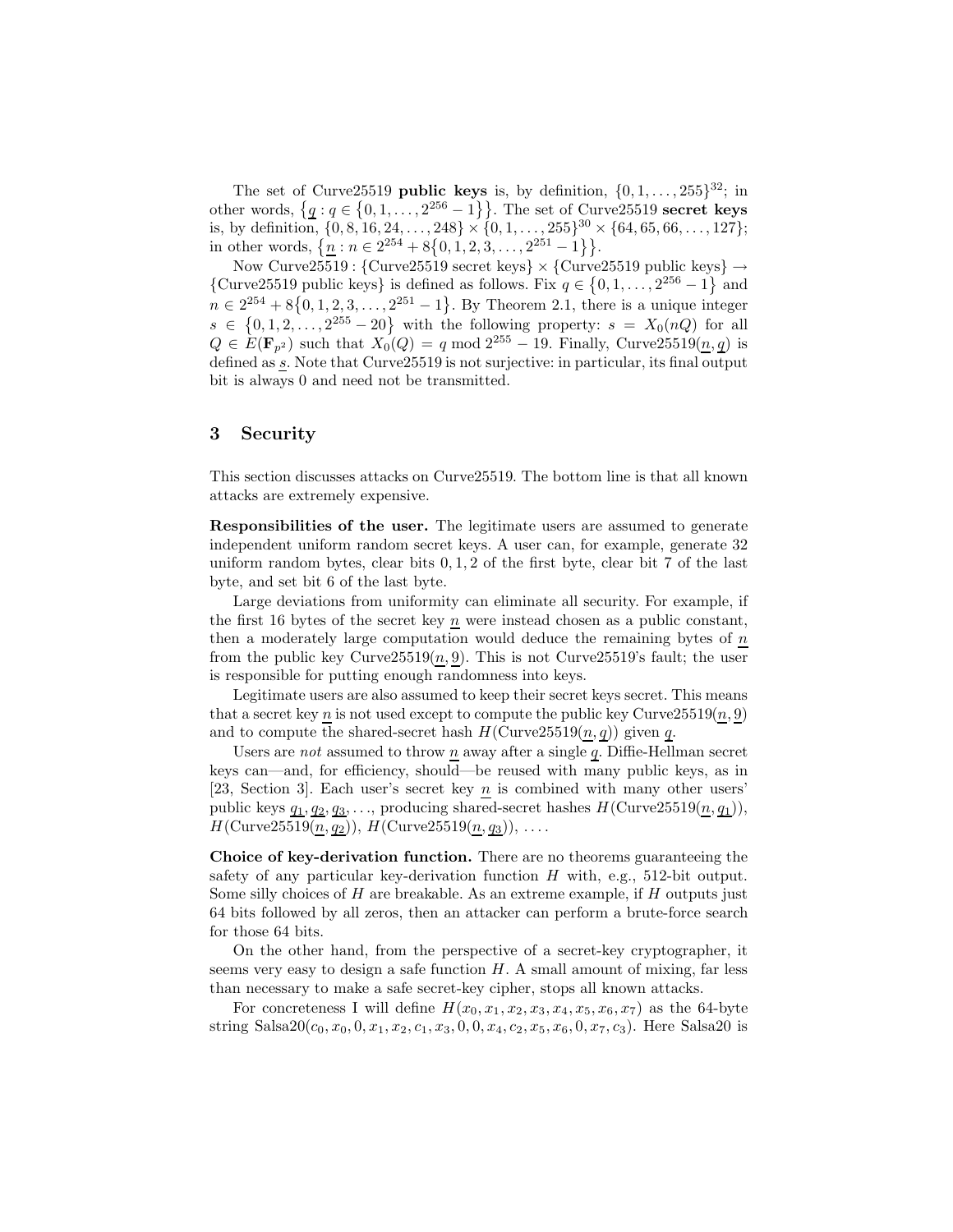the function defined in [13, Section 8];  $(c_0, c_1, c_2, c_3)$  is "Curve25519output" in ASCII; and each  $x_i$  has 4 bytes.

If fewer than 64 bytes are needed then the Salsa20 output can simply be truncated. If more than 64 bytes are needed then Salsa20 can be invoked again with  $(c_0, x_0, 1, x_1, \ldots)$  to produce another 64 bytes.

**Powers of the attacker.** An attacker sees public keys  $q_1 = \text{Curve}25519(n_1, 9)$ ,  $q_2$  = Curve25519( $n_2$ , 9), ... generated from the legitimate users' independent uniform random secret keys  $n_1, n_2, \ldots$ 

The attacker also sees messages protected by a secret-key cryptosystem C where the keys for C are the shared-secret hashes  $H(\text{Curve}25519(n_i, q_i))$  =  $H(\text{Curve25519}(n_i, q_i))$  for various sets  $\{i, j\}$ . The attacker's goal is to decrypt or forge these messages.

The attacker can also compute a public key  $q' \notin \{q_1, q_2, \ldots\}$  and—by using  $q'$  in the Diffie-Hellman protocol—see messages protected by C where the keys for C are  $H(\text{Curve}25519(\underline{n_1}, q'))$ ,  $H(\text{Curve}25519(\underline{n_2}, q'))$ , .... This would be pointless if the attacker generated  $q'$  in the normal way, but the attacker is not required to generate  $q'$  in the normal way; legitimate users are not assumed to check that  $q'$  was generated from a secret key, let alone a secret key known to the attacker. The attacker might take  $q' = 1$ , for example, or  $q' = q_1 \oplus 1$ . The attacker can adaptively generate many public keys  $q'$ .

Of course, security depends on the choice of secret-key cryptosystem C. One could make a poor choice of C, allowing messages to be decrypted or forged without any weakness in Curve25519. But standard choices of C are conjectured to be safe. Further discussion of the choice of  $C$  is outside the scope of this document.

Simplified attack notions. There are many papers using simpler models of Diffie-Hellman attackers, and proving theorems of the form "a fast attack in complicated-security-model implies a fast attack in simplified-security-model." The reader might wonder why I am not using one of these simplified notions.

Example: Bentahar in [10], improving an algorithm by Muzereau, Smart, and Vercauteren in [48] based on an idea by Maurer in [44], showed that one can evaluate discrete logarithms on typical elliptic curves using roughly 2<sup>13</sup> calls to a reliable oracle for the function  $(mQ, nQ) \mapsto mnQ$ . Bentahar then repeated the standard conjecture that computing discrete logarithms on a typical 256-bit elliptic curve costs at least  $2^{128}$  (never mind the question of exactly what "cost" means), and deduced the conjecture that computing  $(mQ, nQ) \mapsto mnQ$  costs at least 2<sup>115</sup>. Why, then, should one make a conjecture regarding the difficulty of computing  $(mQ, nQ) \mapsto mnQ$ , rather than a simplified conjecture regarding the difficulty of computing discrete logarithms?

Answer: A standard conjecture says that computing  $(mQ, nQ) \mapsto mnQ$  costs at least 2<sup>128</sup>. This conjecture is quantitatively stronger than anything that can be obtained by applying Bentahar's theorem to a simplified conjecture.

Similar comments apply to other theorems of this type; see, e.g., [39, Section 3.2]. Often the theorems are so weak that they say nothing about any real-world system. To focus attention on the security properties that applications actually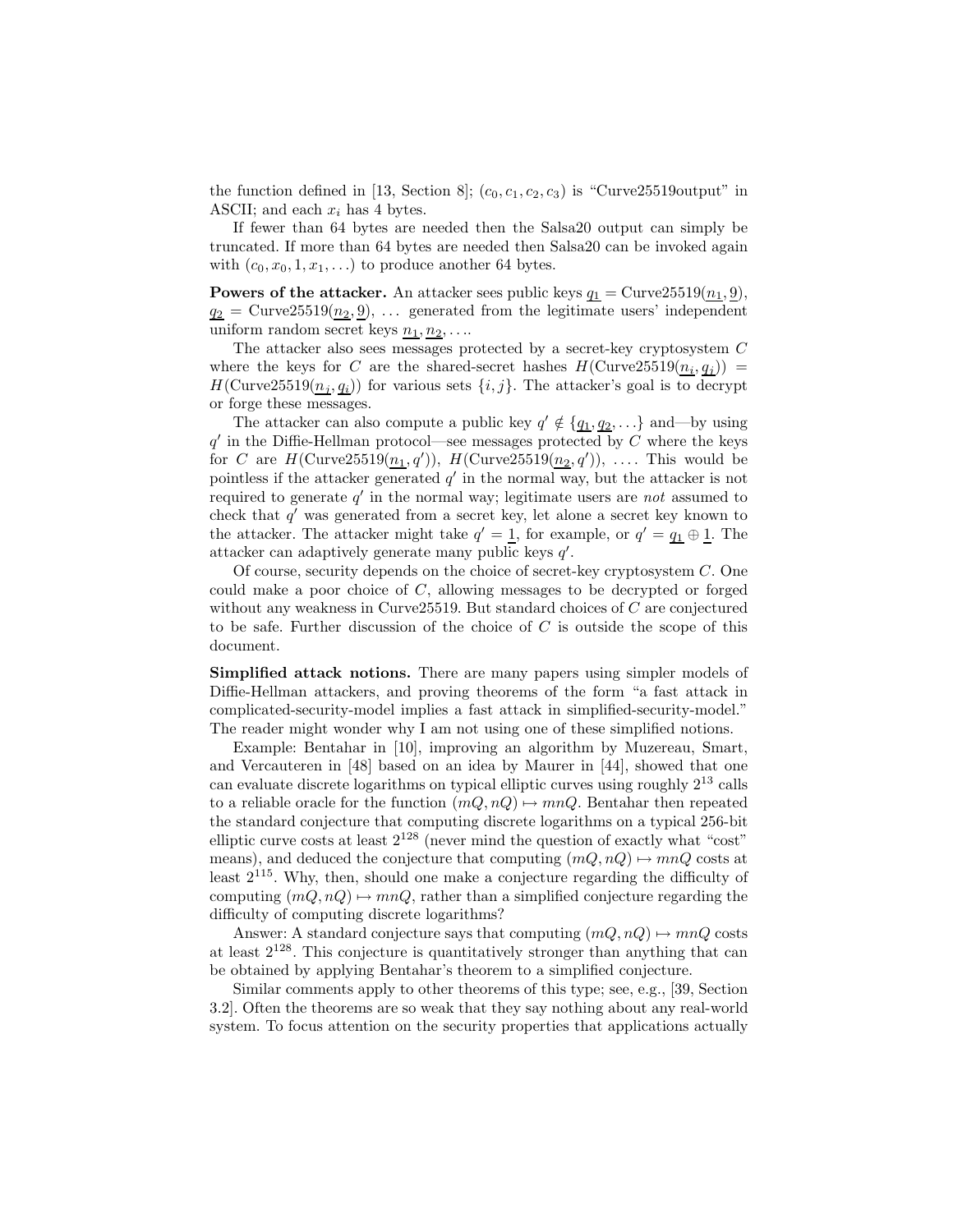need, I have chosen to make a complicated but strong conjecture about security, rather than a simplified but weak conjecture.

Generic discrete logarithms by the rho and kangaroo methods. The attacker can expand Curve25519( $n$ , 9) into a point  $(x, y)$  on  $E(\mathbf{F}_{p^2})$ , namely the nth multiple of the base point  $(9, \ldots)$ . The attacker can then use Pollard's rho method or Pollard's kangaroo method to compute the discrete logarithm of this point, namely  $n$ . The main cost in either method is the cost of performing a huge number of additions of elliptic-curve points; both methods are almost perfectly parallelizable, with negligible communication costs. See [63], [55], [61], and [60].

The number of additions here is about the square root of the length of the n interval: in this case, about  $2^{125}$ . The computation can finish after far fewer additions, but the success chance is at most (and conjecturally at least) about  $a^2/2^{251}$  after a additions.

How many elliptic-curve additions can an attacker perform? The traditional estimate is roughly  $2^{70}$  elliptic-curve additions: a modern CPU costs about  $2^6$ dollars; a modern CPU cycle is about  $2^{-31}$  seconds; each elliptic-curve addition in the rho or kangaroo method costs about  $2^{10}$  CPU cycles for roughly  $2^2$  field multiplications that each cost  $2^8$  cycles; the attacker is willing to spend a year, i.e.,  $2^{25}$  seconds; the attacker can afford to spend  $2^{30}$  dollars.

I don't agree with the traditional estimate. I agree that modern circuitry takes about  $2^{-21}$  seconds for a single rho/kangaroo step; but it is a huge error to assume that this circuitry costs as much as  $2<sup>6</sup>$  dollars. One can fit many parallel rho/kangaroo circuits into the same amount of circuitry as a modern CPU. A reasonable estimate for "many" is  $2^{10}$ ; see [28] for a fairly detailed chip design, and [28, Section 5.2] for the estimate. By switching to this chip, the attacker can perform roughly 2<sup>80</sup> elliptic-curve additions. The attacker has an excellent chance of computing a 160-bit discrete logarithm, but only about a  $2^{-90}$  chance of computing a 251-bit discrete logarithm.

Of course, one must adjust these estimates as chip technology improves. It is not enough to account for increases in cycle speed and for decreases in chip cost; one must also account for increases in chip size. However, the Curve25519 security level will remain comfortable for the foreseeable future.

Batch discrete logarithms. Silverman and Stapleton observed, and Kuhn and Struik proved in [41, Section 4] assuming standard conjectures, that the rho method can compute u discrete logarithms using about  $\sqrt{u}$  times as much effort as computing a single discrete logarithm.

For example, given public keys Curve $25519(n_1, 9), \ldots$ , Curve $25519(n_u, 9)$ , the attacker can discover most of the secret keys  $n_1, \ldots, n_u$  using only about  $2^{125}\sqrt{u}$ additions, i.e., about  $2^{125}/\sqrt{u}$  additions per key.

This does not mean, however, that one of the keys will be found within the first  $2^{125}/\sqrt{u}$  additions. On the contrary: the attacker is likely to wait for 2<sup>125</sup> additions before finding the first key, then another  $2^{125}(\sqrt{2}-1)$  additions before finding the second key, etc. Curve25519 is at a comfortable security level where finding the first key is, conjecturally, far out of reach, so the reduced cost of finding subsequent keys is not a threat. The attacker can perform only  $2^{125}\epsilon$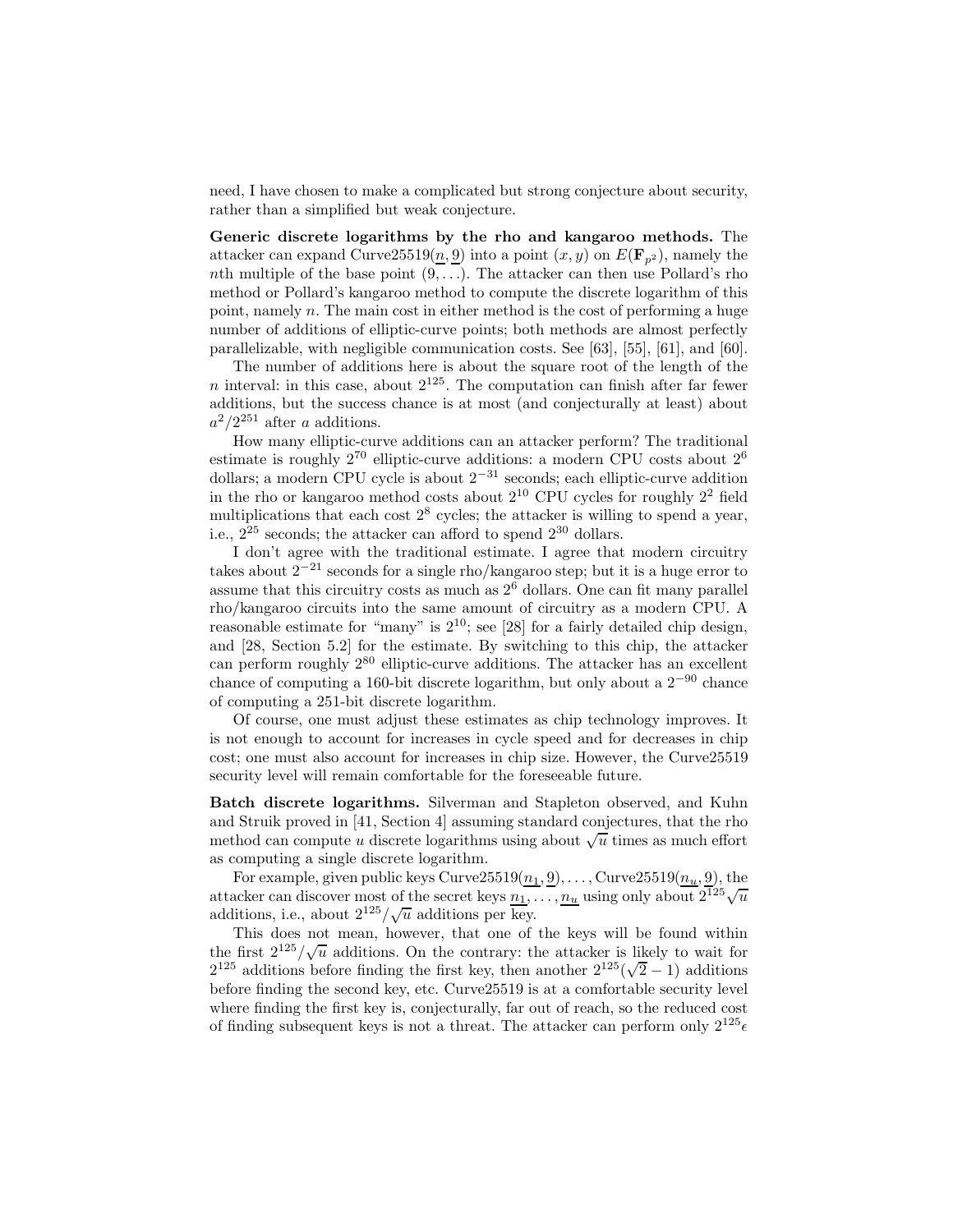additions for small  $\epsilon$ , so the attacker's chance of success—of finding any keys—is only about  $\epsilon^2$ .

Generic discrete logarithms are often claimed to be about as difficult as brute-force search for a half-size key. But brute-force search computes a batch of  $u$  keys with about the *same* effort as computing a single key. Furthermore, bruteforce search has probability roughly  $u\epsilon$  of finding some key after the first  $\epsilon$  of the computation, whereas discrete logarithms have only an  $\epsilon^2$  chance. Evidently generic discrete logarithms are more difficult than brute-force search for a halfsize key:  $u\epsilon$  is much larger than  $\epsilon^2$ , except in the extreme case where u and  $\epsilon$  are both close to 1.

**Small-subgroup attacks.** If the subgroup of  $E(\mathbf{F}_{n^2})$  generated by the base point  $(9, \ldots)$  has non-prime order then the attacker can use the Pohlig-Hellman method to save time in computing discrete logarithms. See, e.g., [5, Section 19.3].

This attack fails against Curve25519. The order of the base point is a prime, namely  $2^{252} + 27742317777372353535851937790883648493.$ 

An active attacker has more options. Say there is a point  $(x, y) \in E(\mathbf{F}_{p^2})$ of order b, with  $x \in \mathbf{F}_p$  and with b not very large. The attacker can issue a public key x. The legitimate user will then authenticate and encrypt data under  $H(\text{Curve25519}(n, x)) = H(X_0(n(x, y))) = H(X_0((n \mod b)(x, y)))$ ; the attacker can compare the results to all possibilities for  $n \mod b$ , presumably determining n mod b.

The active attack also fails against Curve25519. The group  $\{\infty\} \cup (E(\mathbf{F}_{p^2}) \cap$  $(\mathbf{F}_p \times \mathbf{F}_p)$  has size  $8p_1$ , where  $p_1 = 2^{252} + \cdots$  is the prime number displayed above. The "twist" group  $\{\infty\}\cup\{E(\mathbf{F}_{p^2})\cap(\mathbf{F}_{p}\times\sqrt{2\mathbf{F}_{p}})\}$  has size  $2(p+1)-8p_1=$  $4p_2$ , where  $p_2$  is the prime  $2^{253} - 55484635554744707071703875581767296995$ . Consequently, the only possibilities for b below  $2^{252}$  are 1, 2, 4, 8. Secret keys n by definition have n mod  $8 = 0$  and thus n mod  $b = 0$ .

History: Lim and Lee in [42] pointed out active attacks on Diffie-Hellman in the group  $\mathbf{F}_p^*$ . They recommended in [42, Section 4] that, rather than taking the time to test that public keys are in a particular subgroup of prime order  $q$ , one choose a prime p such that "each prime factor of  $(p-1)/2q$  is larger than q." Biehl, Meyer, and Müller in  $[14, Section 4.1]$  pointed out analogous attacks on elliptic curves when public keys are represented as pairs  $(x, y)$ ; they did not propose any workaround other than testing keys. In a November 2001 sci.crypt posting I wrote "You can happily skip both the y transmission and the square root. In fact, if both the curve and its twist have nearly prime order, then you can even skip square testing."

**Other attacks.** The kangaroo method actually searches simultaneously for  $n/8$ and  $p_1 - n/8$  in an interval. The range of  $n/8$  is  $\{2^{251}, \ldots, 2^{252} - 1\}$ , so either  $n/8$  or  $p_1 - n/8$  is in the range  $\{(p_1 + 1)/2, ..., 2^{252} - 1\}$ . However,  $p_1$  is only marginally above  $2^{252}$ , so this range has length only marginally below  $2^{251}$ .

More generally, when a group G has an easily computed automorphism  $\varphi$  of small order b, one can apply the kangaroo method to the orbits of  $\varphi$ , using only about  $\sqrt{\#G/b}$  steps rather than  $\sqrt{\#G}$  steps. See, e.g., [5, Section 19.5.5]. But my elliptic curve has no structure of this type other than negation. In fact, it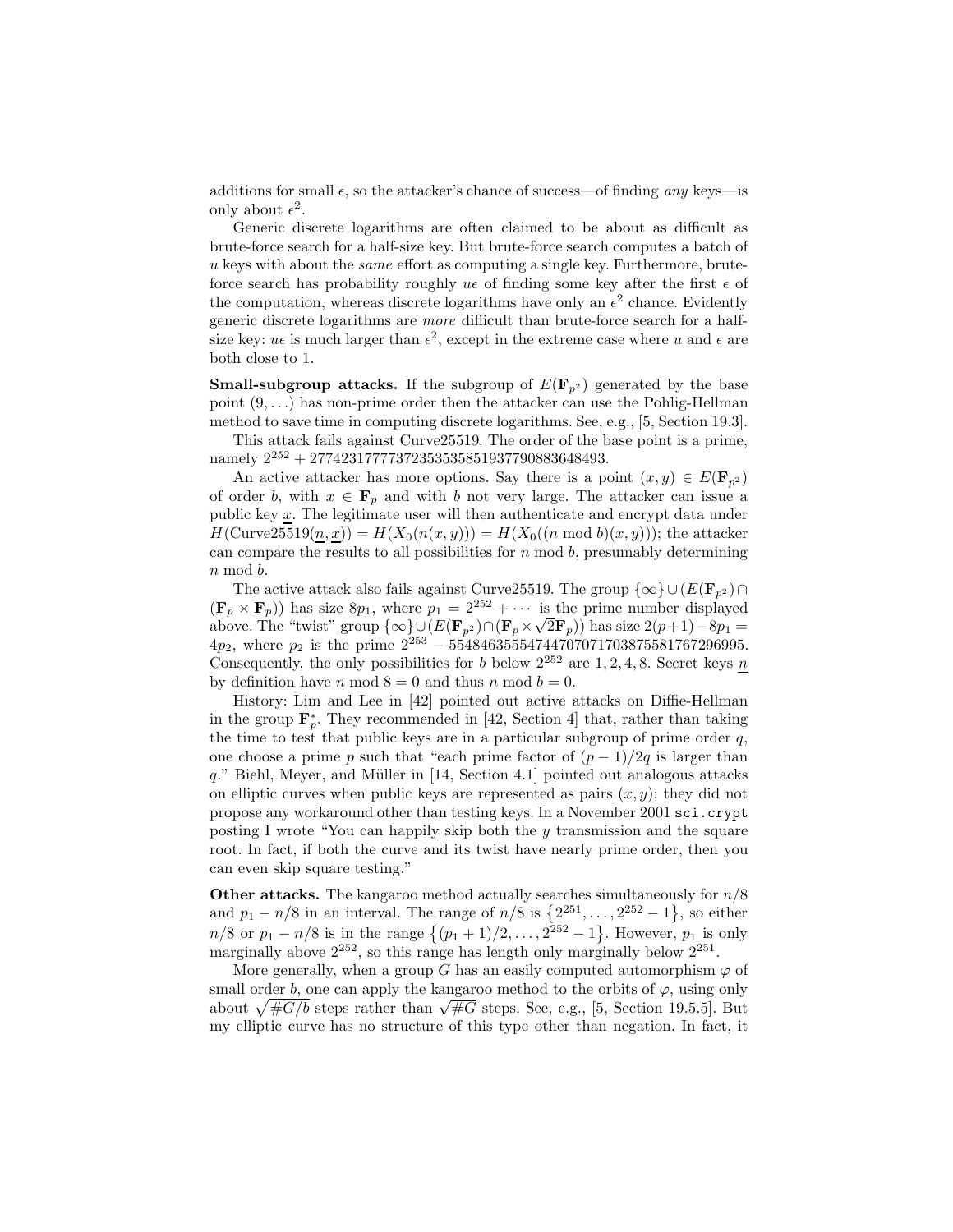has no complex endomorphisms of small norm. To prove this, compute the trace  $t = p + 1 - 8p_1$ , and observe that  $t^2 - 4p$  is not a small multiple of a square: it is divisible once by the prime 8312956054562778877481, for example.

My elliptic curve also resists the transfer attacks surveyed in [30, Chapter 22. The primes  $p_1$  and  $p_2$  do not equal the field characteristic p. The order of p modulo  $p_1$  is not small: in fact, it is  $(p_1 - 1)/6$ . The order of p modulo  $p_2$  is not small: in fact, it is  $p_2 - 1$ . Weil descent simply splits  $E(\mathbf{F}_{p^2})$  into the subgroup  $E(\mathbf{F}_p)$ , of order  $8p_1$ , and the twist, of order  $4p_2$ ; there are no proper subfields of  $\mathbf{F}_p$  to exploit.

# 4 Fast arithmetic modulo  $2^{255} - 19$

This section explains one way to use common CPU instructions, specifically floating-point instructions, to quickly multiply and add in the field  $\mathbf{F}_n$  where  $p = 2^{255} - 19$ . I will focus on the Pentium M for concreteness, but the same techniques work well for a wide variety of CPUs. This section also discusses the choice of field structure and the choice of prime.

In this section, "floating-point" is abbreviated "fp."

Representing integers modulo  $2^{255} - 19$ . Define R as the ring of polynomials  $\sum_i u_i x^i$  where  $u_i$  is an integer multiple of  $2^{[25.5i]}$ . One way to see that R is a ring is to observe that it is the intersection of the subrings  $\mathbf{Z}[x]$  and  $\overline{\mathbf{Z}}[2^{25.5}x]$  of  $\overline{\mathbf{Z}}[x]$ , where  $\overline{\mathbf{Z}}$  is the ring of algebraic integers in C.

Elements of R represent elements of  $\mathbb{Z}/(2^{255}-19)$ : each polynomial represents its value at 1. Often a polynomial is chosen to meet two restrictions:

- The polynomial degree is small, to limit the number of coefficients that need to be multiplied as part of polynomial multiplication. Specifically, reduceddegree polynomials have degree at most 9.
- Each coefficient  $u_i$  is a small multiple of  $2^{[25.5i]}$ , to limit the effort of multiplying coefficients. Specifically, reduced-coefficient polynomials have  $u_i/2^{\lceil 25.5i \rceil} \in \{-2^{25}, -2^{25} + 1, \ldots, -1, 0, 1, \ldots, 2^{25} - 1, 2^{25} \}.$

To summarize: A reduced-degree reduced-coefficient polynomial is a polynomial  $u_0+u_1x+\cdots+u_9x^9$  with  $u_0/2^0$ ,  $u_1/2^{26}$ ,  $u_2/2^{51}$ ,  $u_3/2^{77}$ ,  $u_4/2^{102}$ ,  $u_5/2^{128}$ ,  $u_6/2^{153}$ ,  $u_7/2^{179}, u_8/2^{204}, u_9/2^{230}$  all in  $\{-2^{25}, -2^{25} + 1, \ldots, -1, 0, 1, \ldots, 2^{25} - 1, 2^{25}\}.$ This polynomial represents the integer  $u_0 + u_1 + \cdots + u_9$ .

Note that integers are not converted to a unique "smallest" representation until the end of the Curve25519 computation. Producing reduced representations is generally much faster than producing "smallest" representations.

Representing coefficients inside CPUs. The Pentium M has eight "fp registers," each of which holds a real number  $2^e f$  for integers e and f with  $f \in \{-2^{64}, \ldots, 2^{64}\}$  and with e in an adequate range for all the computations discussed here. My computations hold polynomial coefficients in fp registers to the extent possible, as in [11, Section 4].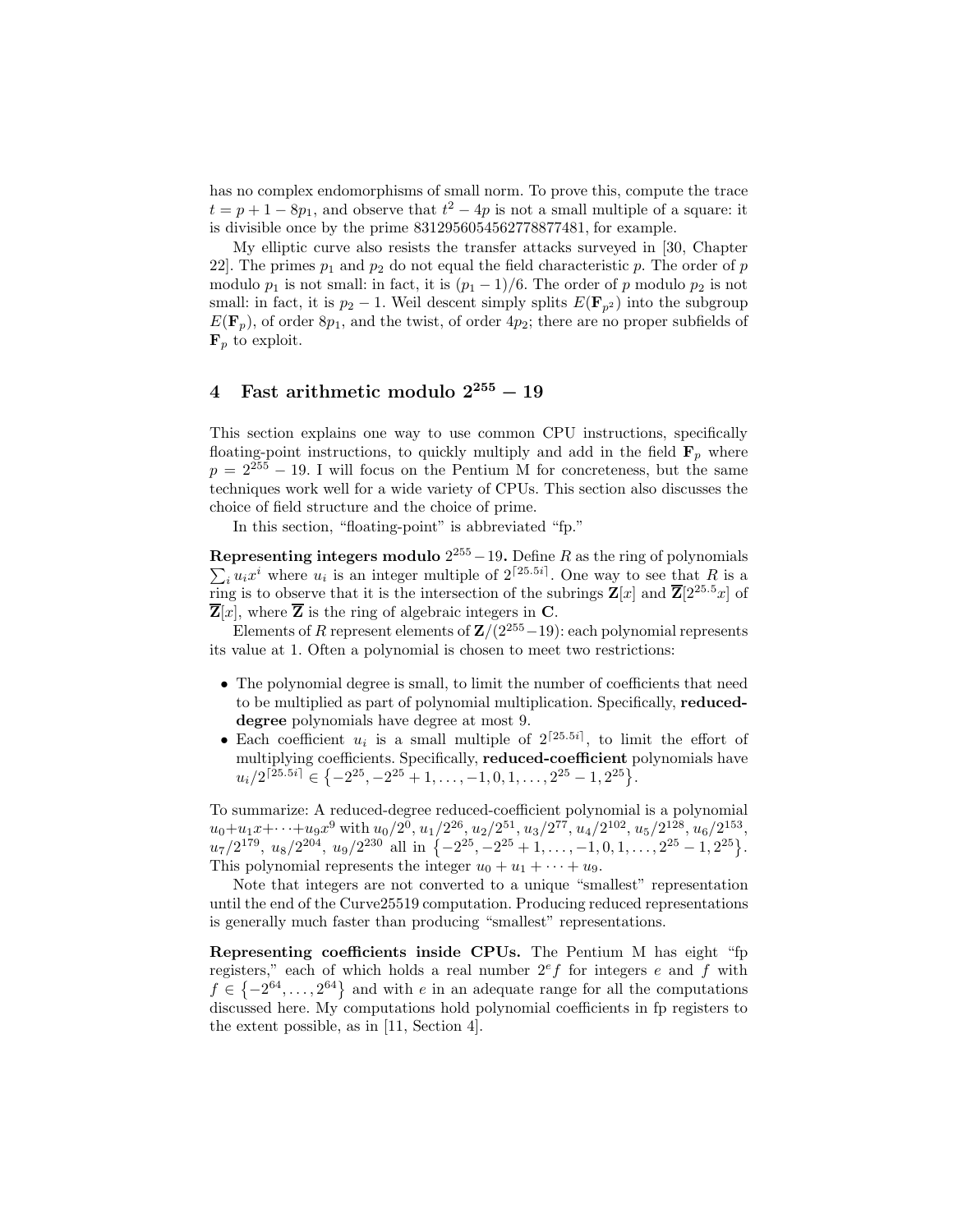The Pentium M has many more "L1-cache doublewords" that can hold  $2^e f$ with f limited to the range  $\{-2^{53}, \ldots, 2^{53}\}$ ; e.g., reduced coefficients. To perform arithmetic on numbers in L1-cache doublewords, the Pentium M must take time to copy ("load") the numbers into registers; but this is not a big problem, because these loads can be overlapped with arithmetic if they are not too frequent.

Why split 255-bit integers into ten 26-bit pieces, rather than nine 29-bit pieces or eight 32-bit pieces? Answer: The coefficients of a polynomial product do not fit into the Pentium M's fp registers if pieces are too large. The cost of handling larger coefficients outweighs the savings of handling fewer coefficients. The overall time for 29-bit pieces is sufficiently competitive to warrant further investigation, but so far I haven't been able to save time this way. I'm sure that 32-bit pieces, the most common choice in the literature, are a bad idea.

Of course, the same question must be revisited for each CPU. The Pentium 1, Pentium MMX, Pentium Pro, Pentium II, Pentium III, Pentium 4, Athlon, and Athlon XP work well with 26-bit pieces; on the Athlon 64 and Opteron, 32-bit pieces might be slightly better. On the UltraSPARC and PowerPC, fp registers use  $\{-2^{53}, \ldots, 2^{53}\}$  rather than  $\{-2^{64}, \ldots, 2^{64}\}$ , and I recommend twelve 22bit pieces. The UltraSPARC and PowerPC can overlap fp additions with fp multiplications, so I expect them to end up with comparable cycle counts to the Pentium M despite the larger number of pieces.

Given that there are 10 pieces, why use radix  $2^{25.5}$  rather than, e.g., radix  $2^{25}$  or radix  $2^{26}$ ? Answer: My ring R contains  $2^{255}x^{10} - 19$ , which represents 0 in  $\mathbb{Z}/(2^{255} - 19)$ . I will reduce polynomial products modulo  $2^{255}x^{10} - 19$  to eliminate the coefficients of  $x^{10}$ ,  $x^{11}$ , etc. With radix  $2^{25}$ , the coefficient of  $x^{10}$ could not be eliminated. With radix  $2^{26}$ , coefficients would have to be multiplied by  $2^5 \cdot 19$  rather than just 19, and the results would not fit into an fp register.

Using floating-point operations. The Pentium M has circuits for three fast operations on numbers stored in fp registers: sum, difference, and product. These are exact operations if the results fit into the 64-bit fp precision; otherwise the results are rounded to the nearest fp numbers.

The Pentium M can perform, at best, one fp operation per cycle. About 92% of the cycles in my Curve25519 computation (589825 out of 640838) are occupied by fp operations. One can understand the cycle counts fairly well by simply counting the fp operations. Similar comments apply to other CPUs, although the details depend on the CPU.

Warning: Writing an fp program in the C programming language, and feeding the result to a C compiler, often produces machine language that takes 3 or more Pentium M cycles for each fp operation. Further discussion of this phenomenon is outside the scope of this paper. My Curve25519 software is actually written in qhasm, a new programming language designed for high-speed computations.

Beware that a few CPUs have input-dependent fp timings. An old example is the Sun microSPARC-IIep. A newer example is the IBM PowerPC RS64 IV, which takes an extra cycle to multiply by 0. Fast constant-time computations on these CPUs need extra effort.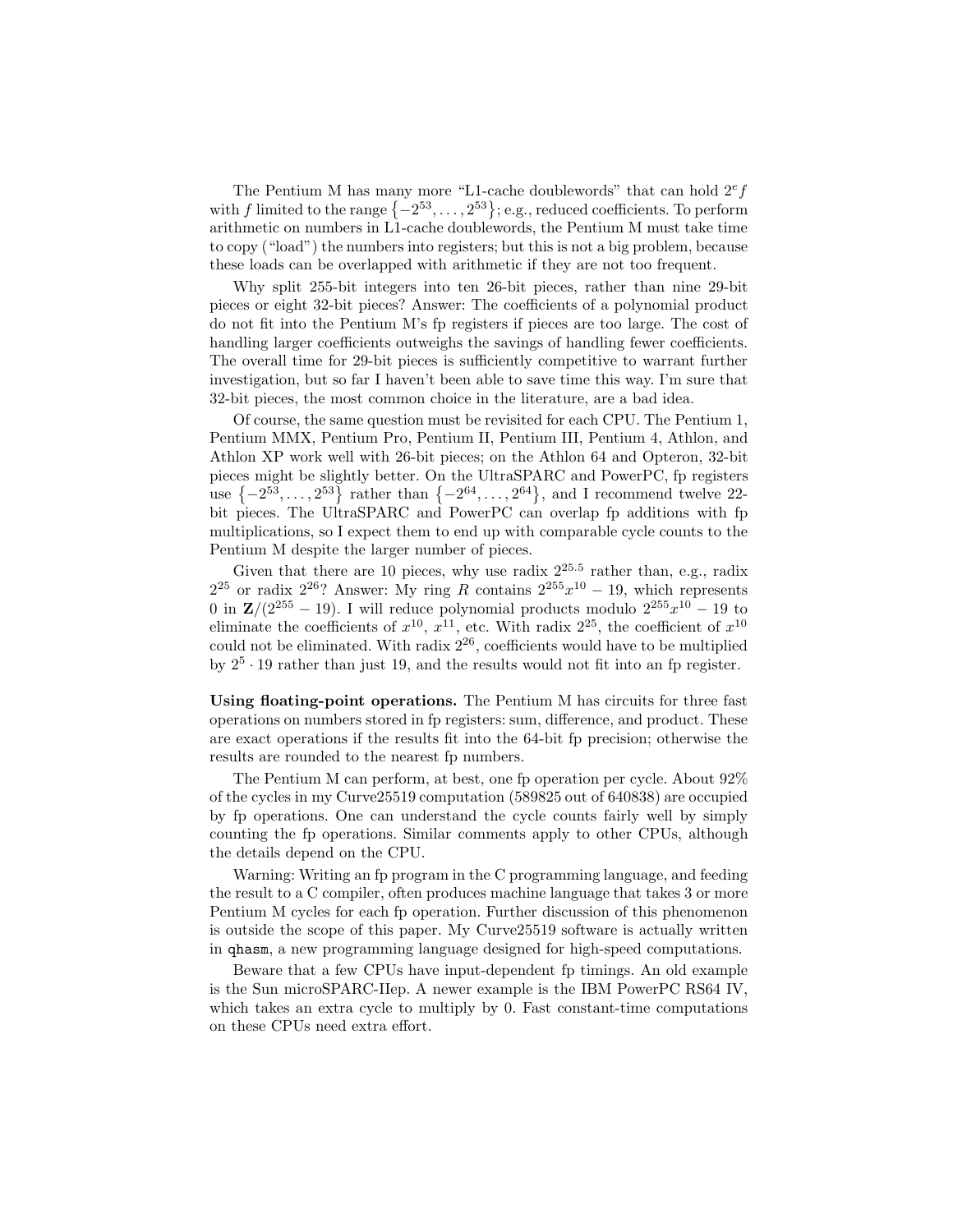Adding integers modulo  $2^{255} - 19$ . If two integers are represented by two polynomials u and v then the sum of the two integers is represented by  $u + v$ . Similarly, the difference of the two integers is represented by  $u - v$ .

If  $u$  and  $v$  are reduced-degree reduced-coefficient polynomials then computing  $u+v$  (or  $u-v$ ) involves 10 additions (or subtractions) of fp numbers. Note that the sum is reduced-degree but usually not reduced-coefficient. In a long chain of sums one would occasionally have to take extra time to reduce the coefficients. This is never necessary in the Curve25519 computation: every sum (and difference) is used solely as input to products, as Appendix B illustrates.

Statistics: Each addition or subtraction takes 10 fp operations. There are 8 additions and subtractions, totalling 80 fp operations, in each iteration of the Curve25519 main loop. There are 2040 additions and subtractions, totalling 20400 fp operations, in the entire Curve25519 computation.

Multiplying integers modulo  $2^{255} - 19$ . If two integers are represented by polynomials  $u$  and  $v$  then their product is represented by the polynomial product uv. If  $u$  and  $v$  are reduced-degree reduced-coefficient polynomials, or sums of two such polynomials, then computing  $uv$  in the simplest way involves 100 fp multiplications and 81 fp additions; I am experimenting with other polynomialmultiplication algorithms and expect to end up with slightly better results. The product uv is then replaced by a reduced-degree reduced-coefficient polynomial:

- The coefficients of  $x^{10}, x^{11}, \ldots, x^{18}$  in uv are eliminated by reduction modulo  $2^{255}x^{10}-19$ . For example, the coefficient of  $x^{18}$  is multiplied by  $19 \cdot 2^{-255}$  and added to the coefficient of  $x^8$ . Each reduction involves 1 fp multiplication and 1 fp addition.
- The "high" part of each coefficient is subtracted from that coefficient and added ("carried") to the next coefficient. The high part is, by definition, the nearest multiple of the power of 2 for the next coefficient. One carry involves 4 fp additions: 2 to identify the high part (by a rounded addition and then subtraction of a large constant), 1 to subtract, and 1 to add.

Starting from uv, I carry from  $x^8$  to  $x^9$ , then from  $x^9$  to  $x^{10}$ ; then I eliminate coefficients of  $x^{10}, x^{11}, \ldots, x^{18}$ ; then I carry from  $x^0$  to  $x^1$ , from  $x^1$  to  $x^2, \ldots$ , from  $x^7$  to  $x^8$ , and once more from  $x^8$  to  $x^9$ . Note that the coefficient of  $x^9$  is a multiple of  $2^{230}$ , and is between  $-2^{254}$  and  $2^{254}$  after subtraction of its original high part, so the final carry from  $x^8$  to  $x^9$  produces reduced coefficients. Overall there are 18 fp operations to eliminate 9 coefficients, and 44 fp operations for 11 carries. There are many other reasonable carry sequences; on some CPUs it might be a good idea to have two parallel carry chains, decreasing latency at the expense of an extra carry.

Squaring is easier than general multiplication, because polynomial squaring is easier than general polynomial multiplication. Overall a squaring eliminates  $9^2 + 9$  coefficient multiplications at the expense of 9 initial coefficient doublings; note that doubling coefficients at the beginning is slightly better than doubling products later. Multiplication by a small constant is also easier than general multiplication, because the constant is represented by a polynomial of degree 0.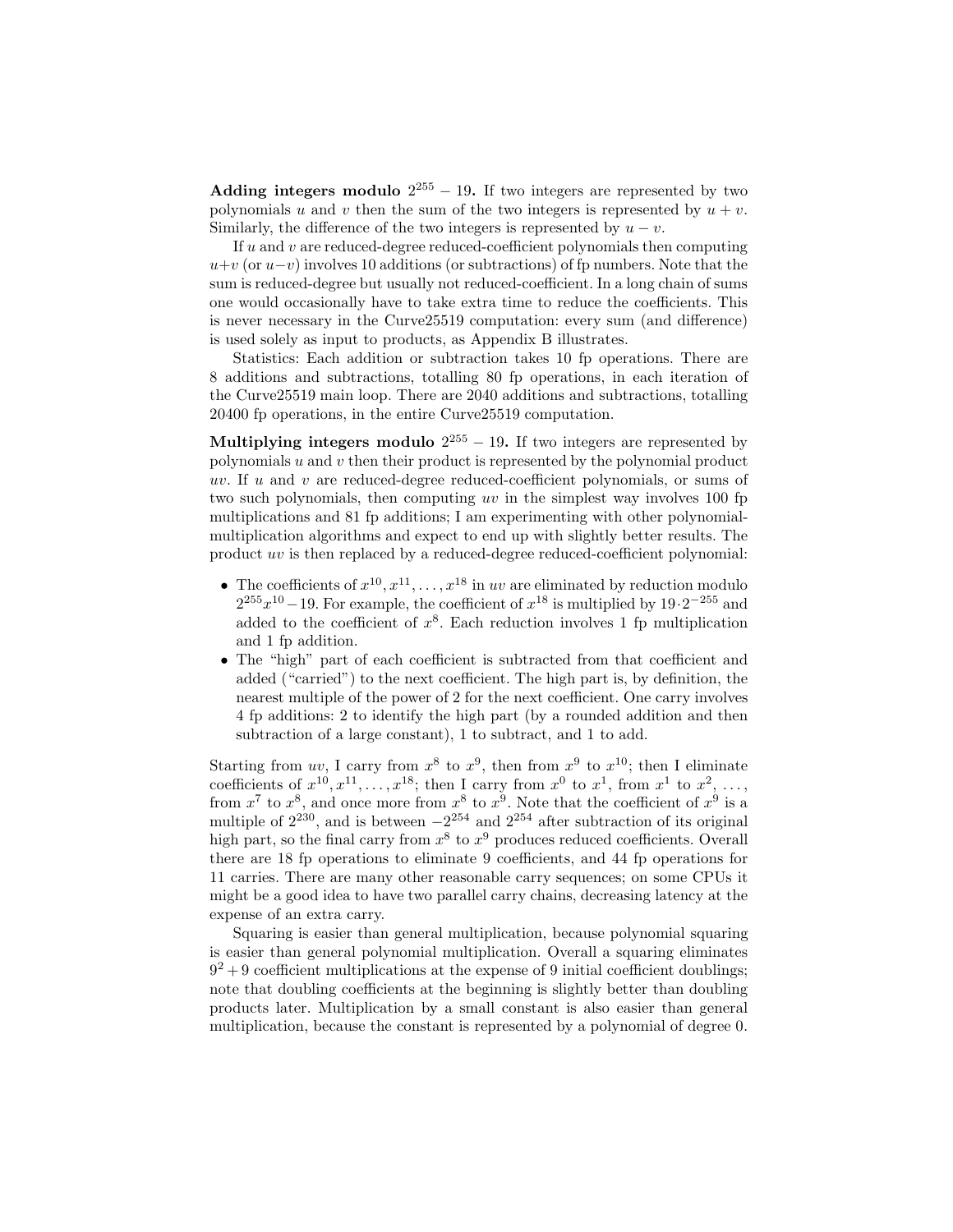Statistics: Each multiplication by a small constant takes 55 fp operations. Each squaring takes 162 fp operations. Each general multiplication takes 243 fp operations. Each iteration of the Curve25519 main loop has 1 multiplication by a small constant, using 55 fp operations; 4 squarings, using 648 fp operations; and 5 general multiplications, using 1215 fp operations; in total 10 multiplications, using 1918 fp operations. The Curve25519 computation has 255 multiplications by small constants, using 14025 fp operations; 1274 squarings, using 206388 fp operations; and 1286 general multiplications, using 312498 fp operations; in total 2815 multiplications, using 532911 fp operations.

Note that the squaring-to-multiplication floating-point-operation ratio is only  $162/243 = 2/3$ , far below the 0.8 ratio often used in the literature for estimating the costs of elliptic-curve operations.

**Selecting integers.** Consider the problem of computing  $x[b]$ , where  $x[0], x[1]$ are integers modulo  $2^{255} - 19$  and b is an input-dependent bit. Using b as an array index—without taking extra time for preloads, interrupt elimination, etc.—could allow hyperthreading attacks and other cache-timing attacks; see [12, Sections 8–15]. I instead compute  $x[b]$  as  $(1-b)x[0]+bx[1]$ . Similarly, if I need to compute the pair  $(x[b], x[1-b])$ , I compute  $(x[0] - b(x[0] - x[1])$ ,  $x[1] + b(x[0] - x[1])$ .

Statistics: Each iteration of the Curve25519 main loop has 2 fp operations inside computing b and  $1 - b$ ; 2 paired selections, taking 80 fp operations; and 2 more selections, taking 60 more fp operations. The total is 142 fp operations. The entire Curve25519 computation spends 36210 fp operations, about 6% of the total, on selection. Of course, these operations could be eliminated if timing attacks were not a concern.

Why this field? CPUs include fast integer-multiplication circuits (usually buried inside fp-multiplication circuits aimed at the large fp market) but not circuits for fast multiplication of polynomials modulo 2. Characteristic-2 fields allow several other speedups—see, e.g., [35, Section 3.4] and [25, Section 15.1] but I can't see any way for them to set speed records on existing CPUs.

"Optimal extension fields," such as degree-10 extensions of prime fields of size around  $2^{26}$ , are advertised in [7] and [6] as allowing faster multiplication and much faster inversion, perhaps so fast as to make affine-coordinate elliptic-curve computations faster than projective-coordinate elliptic-curve computations. My current assessment is that these fields have some slight advantages: there are no carry chains, so operations are easier to reorder; there are 10 reductions modulo a prime, rather than 11 carries, although one reduction is usually slightly more expensive than one carry; inversion is faster, although not fast enough to make affine coordinates worthwhile; and, most importantly, degree 9 might fit into 64-bit fp. Unfortunately, these fields have a huge disadvantage: even if they are slightly faster on some CPUs, they are much slower on other CPUs. A 255-bit integer can be split into 4 or 8 or 10 or 12 pieces to accommodate the capabilities of different processors; an "optimal extension field" is tied to a particular number of pieces.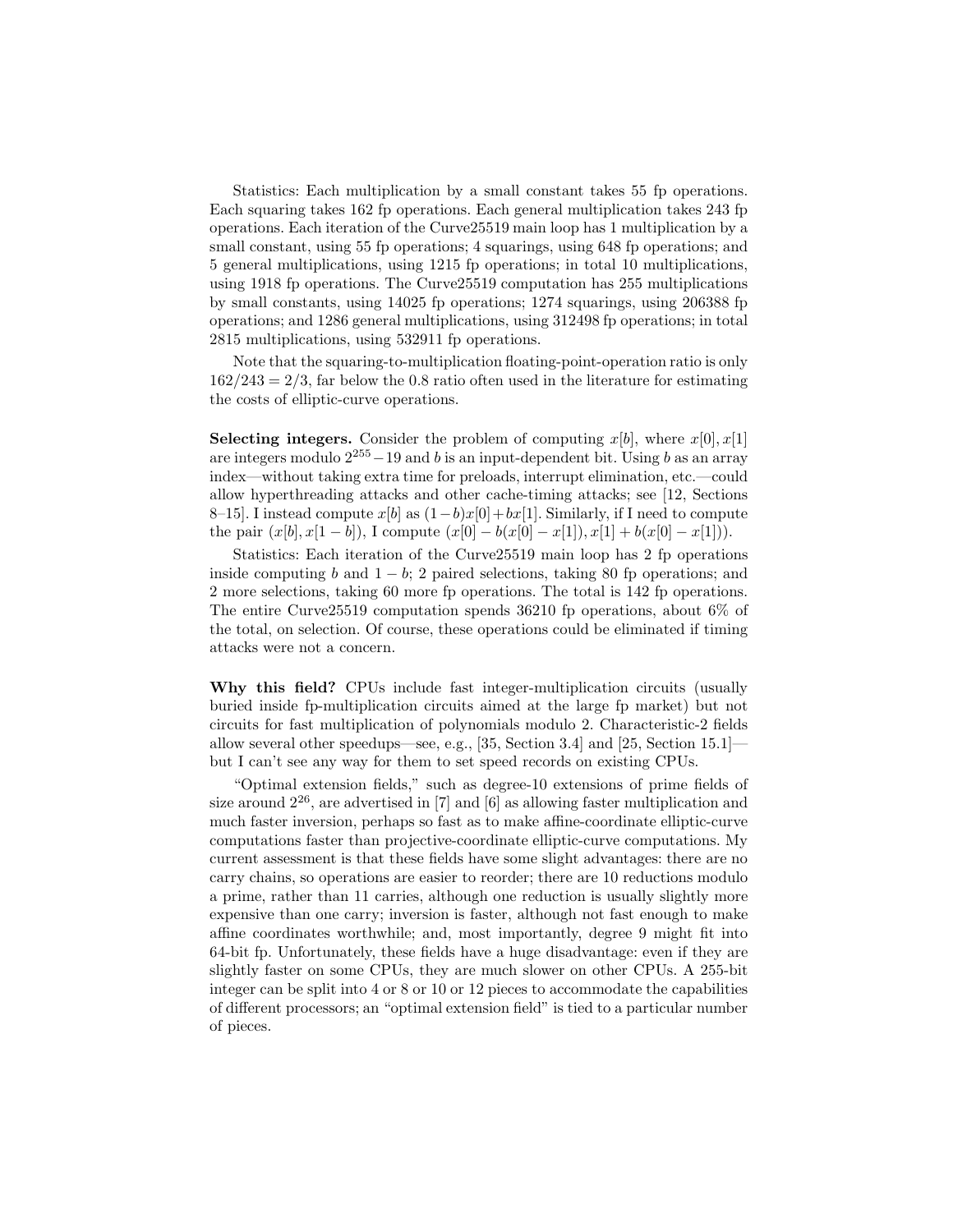So I selected a prime field. Prime fields also have the virtue of minimizing the number of security concerns for elliptic-curve cryptography; see, e.g., [29] and [22].

I chose my prime  $2^{255} - 19$  according to the following criteria: primes as close as possible to a power of 2 save time in field operations (as in, e.g, [9]), with no effect on (conjectured) security level; primes slightly below  $32k$  bits, for some  $k$ , allow public keys to be easily transmitted in 32-bit words, with no serious concerns regarding wasted space;  $k = 8$  provides a comfortable security level. I considered the primes  $2^{255} + 95$ ,  $2^{255} - 19$ ,  $2^{255} - 31$ ,  $2^{254} + 79$ ,  $2^{253} + 51$ , and  $2^{253} + 39$ , and selected  $2^{255} - 19$  because 19 is smaller than 31, 39, 51, 79, 95.

### 5 Fast Curve25519 computation

This section explains fast x-coordinate point addition on my elliptic curve  $y^2 =$  $x^3 + 486662x^2 + x$ ; explains fast x-coordinate scalar multiplication, i.e., fast computation of Curve25519; and compares this curve to other elliptic curves.

Recall that Section 2 defines two x-coordinate functions. One function  $X_0$ maps  $\infty$  to 0; the other function X maps  $\infty$  to  $\infty$ . Curve25519 is defined using  $X_0$ , but inside the computation it is convenient to use X until the last moment.

Addition. Montgomery in [47, Section 10.3.1] published formulas to compute  $X(2Q)$  given  $X(Q)$ , and to compute  $X(Q+Q')$  given  $X(Q)$ ,  $X(Q')$ ,  $X(Q-Q')$ , assuming that  $Q \neq \infty$ ,  $Q' \neq \infty$ ,  $Q - Q' \neq \infty$ ,  $Q + Q' \neq \infty$ . It turns out that Montgomery's formulas also work for  $\infty$ , provided that  $Q - Q' \notin {\infty, (0, 0)}$ , so the Curve25519 computation can avoid checking for  $\infty$ . See Appendix B of this paper.

Montgomery's formulas represent each X value as a fraction  $x/z$ , replacing divisions with multiplications. Montgomery commented that, when  $d$  is large, one can perform d divisions in  $\mathbf{F}_p$  at about the same cost as 4d multiplications in  $\mathbf{F}_p$ , so dividing x by z may be a good idea when there are many separate elliptic-curve computations to perform at once; I have not implemented this option yet.

The formula for  $X(2Q)$  involves 2 squarings, 1 multiplication by 121665 =  $(486662-2)/4$ , and 2 more multiplications. The formula for  $X(Q+Q')$  involves 2 squarings and 3 more multiplications when  $z_1$  in Theorem B.2, the denominator of  $X(Q - Q')$ , is known to be 1; otherwise it involves 2 squarings and 4 more multiplications. The Curve 25519 computation always has  $z_1 = 1$ .

Scalar multiplication. Montgomery suggested using his formulas to obtain  $X(nQ + Q), X(nQ), X(Q)$  given  $X([n/2]Q + Q), X([n/2]Q), X(Q)$ : if n is even then  $nQ = 2\lfloor n/2\rfloor Q$  and  $nQ + Q = (\lfloor n/2\rfloor Q + Q) + (\lfloor n/2\rfloor Q);$  if n is odd then  $nQ + Q = 2(|n/2|Q + Q)$  and  $nQ = (|n/2|Q + Q) + (|n/2|Q)$ . Either case involves one doubling and one addition.

The formulas, repeated k times, produce  $X(nQ+Q), X(nQ), X(Q)$  with k doublings and k additions starting from  $X(|n/2^k|Q+Q), X(|n/2^k|Q), X(Q)$ . I compute  $X(nQ)$  for any  $n \in 2^{254} + 8{0, 1, ..., 2^{251} - 1}$  with 255 doublings and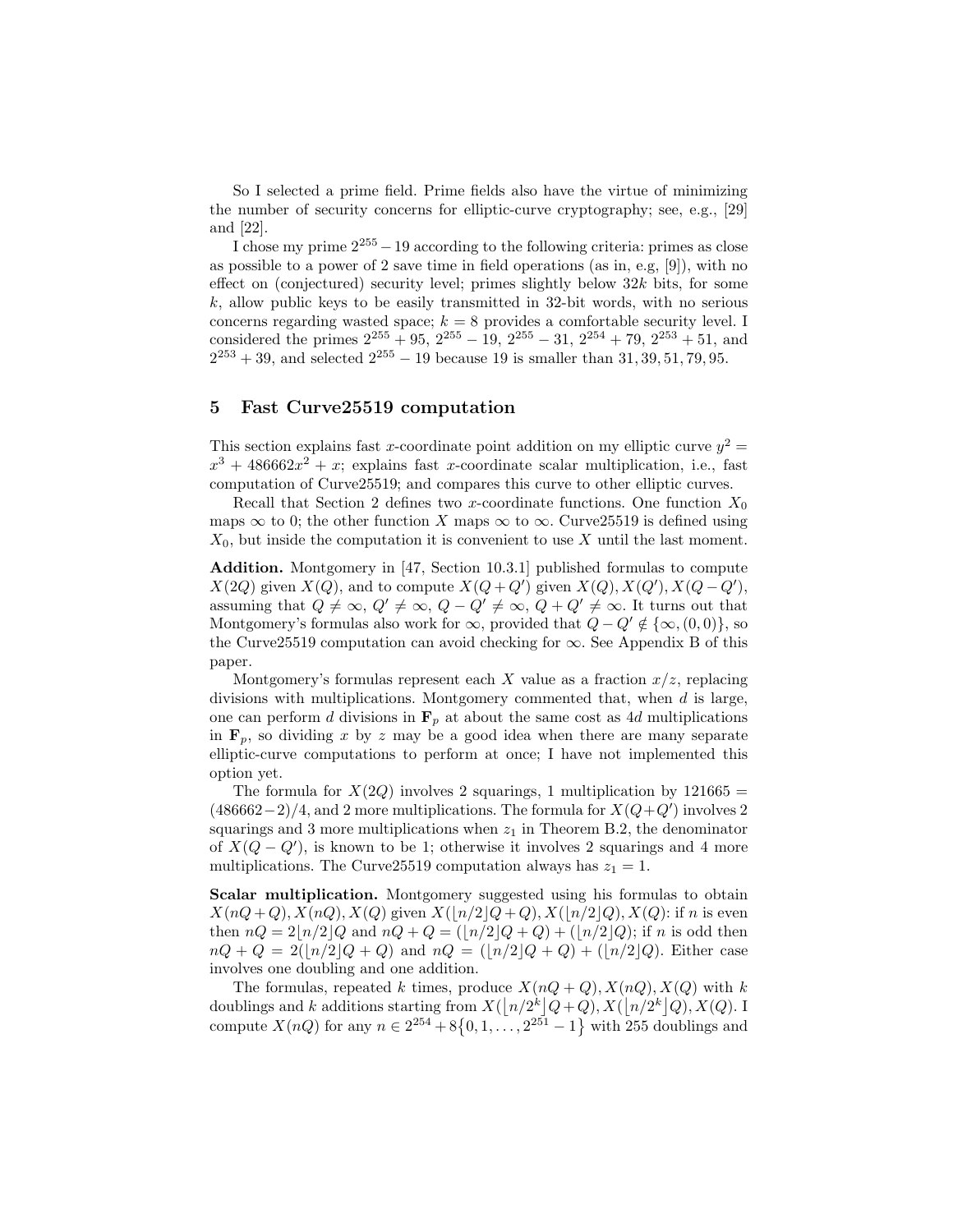255 additions starting from  $X(Q), X(0), X(Q)$ . The first and last few iterations could be simplified.

The final  $X(nQ)$ , like other X values, is represented as a fraction  $x/z$ . I compute  $X_0(nQ) = xz^{p-2}$  using a straightforward sequence of 254 squarings and 11 multiplications. This is about 7% of the Curve25519 computation. An extended-Euclid inversion of z, randomized to protect against timing attacks, might be faster, but the maximum potential speedup is very small, while the cost in code complexity is large.

Theorems B.1 and B.2 justify the above procedure if  $X_0(Q) \neq 0$ . The same formulas also work for  $X_0(Q) = 0$ : every computed fraction has denominator 0, so the final output is 0 as desired.

Other addition chains. Montgomery pointed out that one can replace the addition chain  $\{ [n/2^k] \} \cup \{ [n/2^k] + 1 \}$  with any differential addition chain (any "Lucas chain"), i.e., any addition chain where each sum is already accompanied by a difference. One can find such a chain with only about 384 elements, as discussed in [59, Section 5]. On the other hand, most of the additions then require  $z_1 \neq 1$  in Theorem B.2, costing extra multiplications in  $\mathbf{F}_p$ . It is also not clear how easily these addition chains can be protected against cache-timing attacks. Further investigation is required.

A more common strategy is to drop the difference requirement, compensate by computing more coordinates of each multiple of Q (Jacobian coordinates, for example, or Chudnovsky coordinates), and use an addition chain with only about 320 elements. See, e.g., [17] or [4]. Unfortunately, even if A is selected so that  $y^2 = x^3 + Ax^2 + x$  is isomorphic to a curve  $y^2 = x^3 - 3x - a_6$ , each doubling in known coordinate systems takes at least 8 field multiplications, and each general addition takes even more. All of my experiments with this strategy have ended up using more field operations, more floating-point operations, and more cycles than the x-coordinate strategy.

One can save a large fraction of the time for computing  $Curves 25519(n, q)$ when q is fixed—in particular, for computing public keys Curve $25519(n, 9)$ by precomputing various multiples of  $(q, \ldots)$ . An essentially optimal algorithm, published by Pippenger in [52] in 1976, computes u public keys with only about  $256$ /lg  $8u$  additions per key. This speedup is negligible in the Diffie-Hellman context (and is not provided by my current software), since each key is used many times; but the speedup is useful for other applications of elliptic curves.

Why this curve? I chose the curve shape  $y^2 = x^3 + Ax^2 + x$ , as suggested by Montgomery, to allow extremely fast x-coordinate point operations. Curves of this shape have order divisible by 4, requiring a marginally larger prime for the same conjectured security level, but this is outweighed by the extra speed of curve operations. I selected  $(A-2)/4$  as a small integer, as suggested by Montgomery, to speed up the multiplication by  $(A-2)/4$ ; this has no effect on the conjectured security level.

To protect against various attacks discussed in Section 3, I rejected choices of A whose curve and twist orders were not  $\{4 \cdot \text{prime}, 8 \cdot \text{prime}\}\;$ ; here  $4, 8$  are minimal since  $p \in 1+4\mathbb{Z}$ . The smallest positive choices for A are 358990, 464586,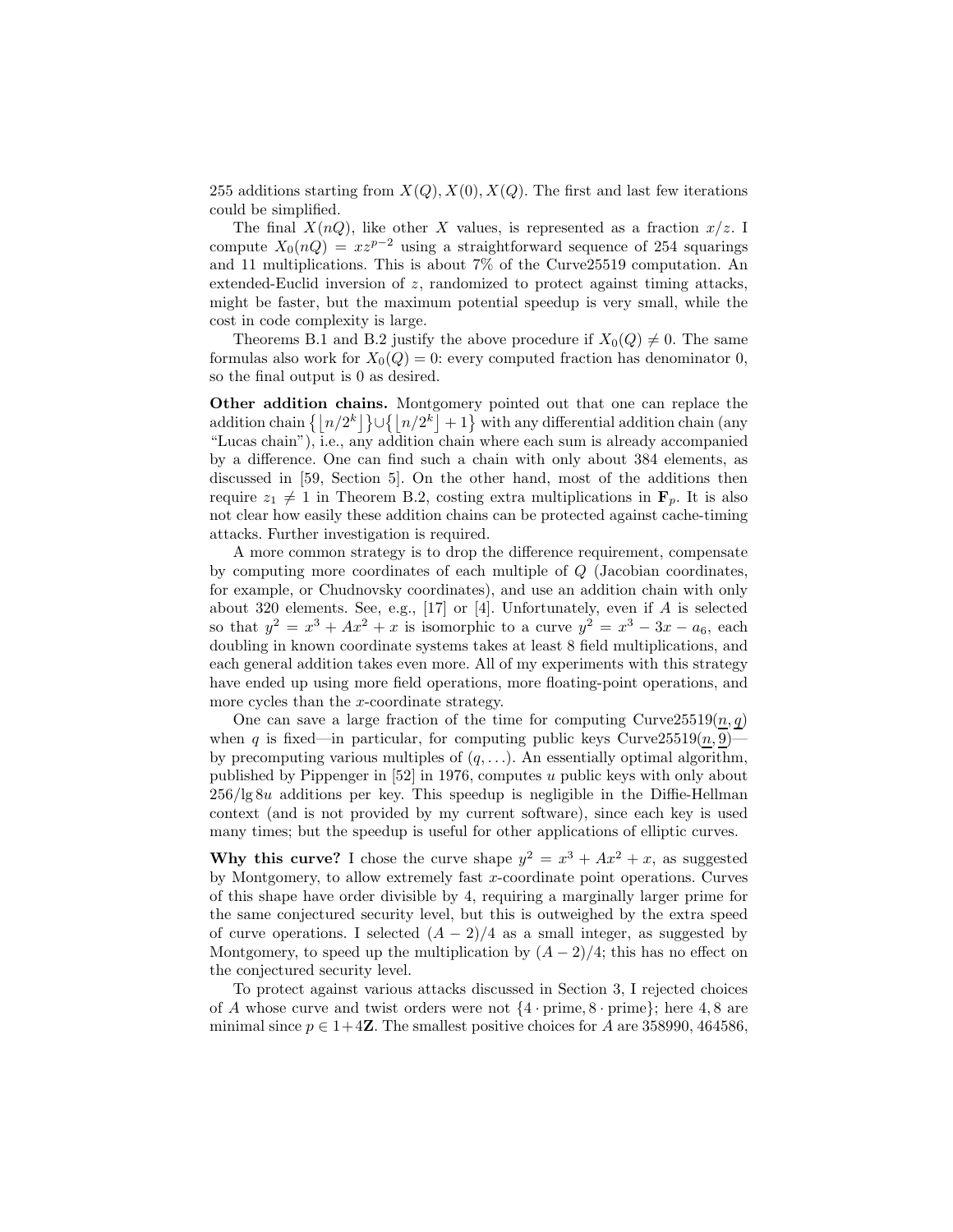and 486662. I rejected  $A = 358990$  because one of its primes is slightly smaller than 2<sup>252</sup>, raising the question of how standards and implementations should handle the theoretical possibility of a user's secret key matching the prime; discussing this question is more difficult than switching to another A. I rejected 464586 for the same reason. So I ended up with  $A = 486662$ .

Special curves with small complex automorphisms have potential benefits, as discussed in [31], and are worth further investigation, but so far I have not succeeded in saving time using them.

# References

- 1. (no editor), 17th annual symposium on foundations of computer science, IEEE Computer Society, Long Beach, California, 1976. MR 56:1766. See [52].
- 2. Kazimierz Alster, Jerzy Urbanowicz, Hugh C. Williams (editors), Public-key cryptography and computational number theory: proceedings of the international conference held in Warsaw, September 11–15, 2000, Walter de Gruyter, Berlin, 2001. ISBN 3–11–017046–9. MR 2002h:94001. See [60].
- 3. Adrian Antipa, Daniel Brown, Alfred Menezes, René Struik, Scott Vanstone, Validation of elliptic curve public keys, in [21] (2003), 211–223. MR 2171928. Citations in this paper: §1.
- 4. Roberto M. Avanzi, Aspects of hyperelliptic curves over large prime fields in software implementations, in [36] (2004), 148–162. Citations in this paper: §1, §5.
- 5. Roberto M. Avanzi, Generic algorithms for computing discrete logarithms, in [19] (2005), 477–494. MR 2162735. Citations in this paper: §3, §3.
- 6. Roberto M. Avanzi, Preda Mihăilescu, Generic efficient arithmetic algorithms for PAFFs (processor adequate finite fields) and related algebraic structures (extended abstract), in [43] (2004), 320–334. Citations in this paper: §4.
- 7. Daniel V. Bailey, Christof Paar, Efficient arithmetic in finite field extensions with application in elliptic curve cryptography, Journal of Cryptology  $14$  (2001), 153– 176. ISSN 0933–2790. Citations in this paper: §1, §4.
- 8. Mihir Bellare (editor), Advances in cryptology—CRYPTO 2000: proceedings of the 20th Annual International Cryptology Conference held in Santa Barbara, CA, August 20–24, 2000, Lecture Notes in Computer Science, 1880, Springer-Verlag, Berlin, 2000. ISBN 3–540–67907–3. MR 2002c:94002. See [14].
- 9. Andreas Bender, Guy Castagnoli, On the implementation of elliptic curve cryptosystems, in [16] (1990), 186–192. MR 91d:11154. Citations in this paper: §4.
- 10. Kamel Bentahar, The equivalence between the DHP and DLP for elliptic curves used in practical applications, revisited (2005). URL: http://eprint.iacr.org/ 2005/307. Citations in this paper: §3.
- 11. Daniel J. Bernstein, The Poly1305-AES message-authentication code, in [32] (2005), 32–49. URL: http://cr.yp.to/papers.html#poly1305. ID 0018d9551b55 46d97c340e0dd8cb5750. Citations in this paper: §4.
- 12. Daniel J. Bernstein, Cache-timing attacks on AES (2005). URL: http://cr.yp.to/ papers.html#cachetiming. ID cd9faae9bd5308c440df50fc26a517b4. Citations in this paper: §1, §4.
- 13. Daniel J. Bernstein, Salsa20 specification (2005). URL: http://cr.yp.to/ snuffle.html. Citations in this paper: §3.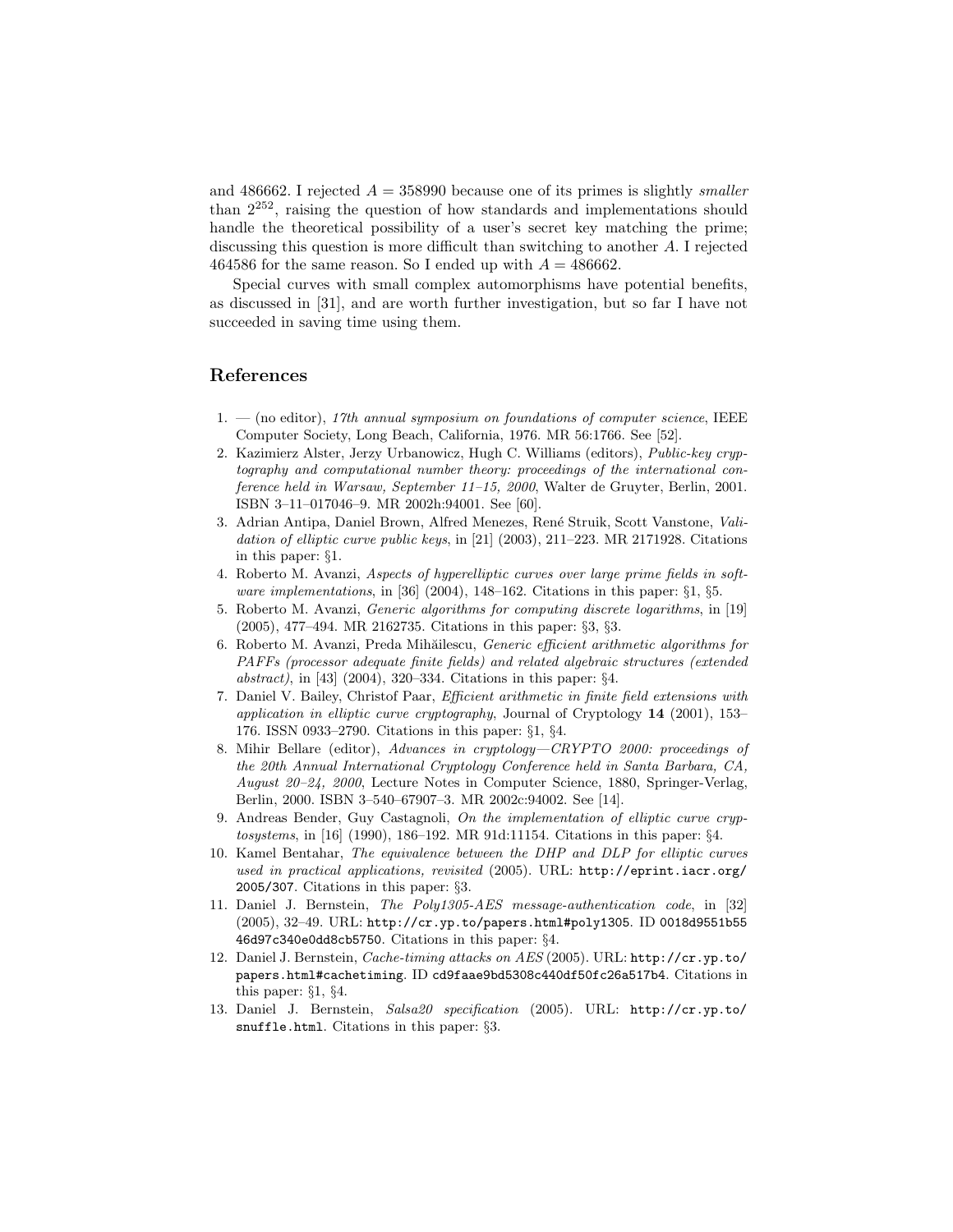- 14. Ingrid Biehl, Bernd Meyer, Volker Müller, *Differential fault attacks on elliptic curve* cryptosystems (extended abstract), in [8] (2000), 131–146. URL: http://lecturer. ukdw.ac.id/vmueller/publications.php. Citations in this paper: §1, §3.
- 15. Colin Boyd (editor), Advances in cryptology—ASIACRYPT 2001: proceedings of the 7th international conference on the theory and application of cryptology and information security held on the Gold Coast, December  $9-13$ , 2001, Lecture Notes in Computer Science, 2248, Springer-Verlag, Berlin, 2001. ISBN 3–540–42987–5. MR 2003d:94001. See [59].
- 16. Gilles Brassard (editor), Advances in cryptology—CRYPTO '89, Lecture Notes in Computer Science, 435, Springer-Verlag, Berlin, 1990. ISBN 0–387–97317–6. MR 91b:94002. See [9].
- 17. Michael Brown, Darrel Hankerson, Julio López, Alfred Menezes, Software implementation of the NIST elliptic curves over prime fields (2000); see also newer version [18]. URL: http://www.cacr.math.uwaterloo.ca/techreports/ 2000/corr2000-56.ps. Citations in this paper: §1, §5.
- 18. Michael Brown, Darrel Hankerson, Julio López, Alfred Menezes, Software implementation of the NIST elliptic curves over prime fields, in [49] (2001), 250–265; see also older version [17]. MR 1907102.
- 19. Henri Cohen, Gerhard Frey (editors), Handbook of elliptic and hyperelliptic curve cryptography, CRC Press, 2005. ISBN 1–58488–518–1. See [5], [24], [25], [30].
- 20. Yvo Desmedt (editor), Advances in cryptology—CRYPTO '94, Lecture Notes in Computer Science, 839, Springer-Verlag, Berlin, 1994. See [44].
- 21. Yvo Desmedt, Public Key Cryptography—PKC 2003, 6th international workshop on theory and practice in public key cryptography, Miami, FL, USA, January 6– 8, 2003, proceedings, Lecture Notes in Computer Science, 2567, Springer, Berlin, 2003. ISBN 3–540–00324–X. See [3].
- 22. Claus Diem, The GHS attack in odd characteristic, Journal of the Ramanujan Mathematical Society 18 (2003), 1–32. MR 2004a:14030. URL: http://www.math. uni-leipzig.de/~diem/preprints. Citations in this paper: §4.
- 23. Whitfield Diffie, Martin Hellman, New directions in cryptography, IEEE Transactions on Information Theory 22 (1976), 644–654. ISSN 0018–9448. MR 55:10141. URL: http://cr.yp.to/bib/entries.html#1976/diffie. Citations in this paper: §3.
- 24. Christophe Doche, Tanja Lange, Arithmetic of elliptic curves, in [19] (2005), 267– 302. MR 2162729. Citations in this paper: §A.
- 25. Christophe Doche, Tanja Lange, Arithmetic of special curves, in [19] (2005), 355– 387. MR 2162731. Citations in this paper: §4.
- 26. Kenny Fong, Darrel Hankerson, Julio López, Alfred Menezes, Field inversion and point halving revisited (2003); see also newer version [27]. URL: http://www. cacr.math.uwaterloo.ca/techreports/2003/tech reports2003.html. Citations in this paper: §1.
- 27. Kenny Fong, Darrel Hankerson, Julio López, Alfred Menezes, Field inversion and point halving revisited, IEEE Transactions on Computers 53 (2004), 1047–1059; see also older version [26]. ISSN 0018–9340.
- 28. Jens Franke, Thorsten Kleinjung, Christof Paar, Jan Pelzl, Christine Priplata, Martin Simka, Colin Stahlke, An efficient hardware architecture for factoring integers with the elliptic curve method, Workshop Record of SHARCS 2005 (2005), 51–62. URL: http://www.best.tuke.sk/simka/pub.html. Citations in this paper: §3, §3.
- 29. Gerhard Frey, How to disguise an elliptic curve (Weil descent) (1998). URL: http://www.cacr.math.uwaterloo.ca/conferences/1998/ecc98/slides. html. Citations in this paper: §4.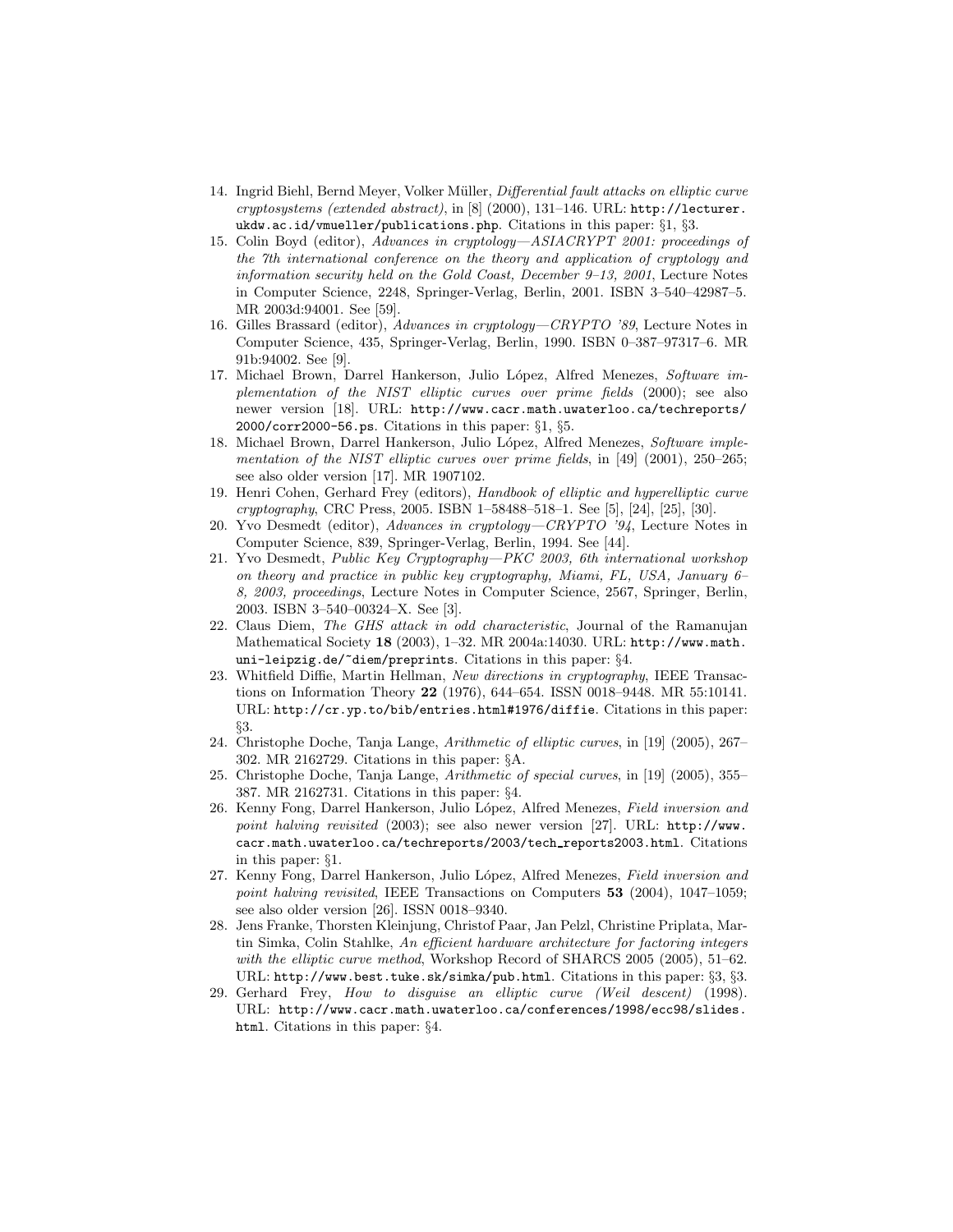- 30. Gerhard Frey, Tanja Lange, Transfer of discrete logarithms, in [19] (2005), 529–543. MR 2162738. Citations in this paper: §3.
- 31. Robert P. Gallant, Robert J. Lambert, Scott A. Vanstone, Faster point multiplication on elliptic curves with efficient endomorphisms, in [38] (2001), 190–200. MR 2003h:14043. Citations in this paper: §5.
- 32. Henri Gilbert, Helena Handschuh (editors), Fast software encryption: 12th international workshop, FSE 2005, Paris, France, February 21–23, 2005, revised selected papers, Lecture Notes in Computer Science, 3557, Springer, 2005. ISBN 3–540– 26541–4. See [11].
- 33. Darrel Hankerson, Julio Lopez Hernandez, Alfred Menezes, Software implementation of elliptic curve cryptography over binary fields (2000); see also newer version [34]. URL: http://www.cacr.math.uwaterloo.ca/techreports/ 2000/corr2000-42.ps. Citations in this paper: §1.
- 34. Darrel Hankerson, Julio Lopez Hernandez, Alfred Menezes, Software implementation of elliptic curve cryptography over binary fields, in [40] (2000), 1–24; see also older version [33].
- 35. Darrel Hankerson, Alfred Menezes, Scott Vanstone, Guide to elliptic curve cryptography, Springer, New York, 2004. ISBN 0–387–95273–X. MR 2054891. Citations in this paper: §4.
- 36. Marc Joye, Jean-Jacques Quisquater (editors), Cryptographic hardware and embedded systems—CHES 2004: 6th international workshop, Cambridge, MA, USA, August 11–13, 2004, proceedings, Lecture Notes in Computer Science, 3156, Springer, 2004. ISBN 3–540–22666–4. See [4].
- 37. Burton S. Kaliski Jr. (editor), Advances in cryptology—CRYPTO '97: 17th annual international cryptology conference, Santa Barbara, California, USA, August 17– 21, 1997, proceedings, Lecture Notes in Computer Science, 1294, Springer, 1997. ISBN 3–540–63384–7. MR 99a:94041. See [42].
- 38. Joe Kilian (editor), Advances in cryptology: CRYPTO 2001, 21st annual international cryptology conference, Santa Barbara, California, USA, August 19–23, 2001, proceedings, Lecture Notes in Computer Science, 2139, Springer, 2001. ISBN 3–540–42456–3. MR 2003d:94002. See [31].
- 39. Neal Koblitz, Alfred J. Menezes, Another look at "provable security" (2004). URL: http://www.cacr.math.uwaterloo.ca/~ajmeneze/publications/ provable.pdf. Citations in this paper: §3.
- 40. Cetin Kaya Koç, Christof Paar, Cryptographic hardware and embedded systems— CHES 2000: Proceedings of the 2nd International Workshop held in Worcester, MA, USA, August 2000, Lecture Notes in Computer Science, Springer, 2000. ISBN 3–540–42521–7. See [34].
- 41. Fabian Kuhn, Rene Struik, Random walks revisited: extensions of Pollard's rho algorithm for computing multiple discrete logarithms, in  $[64]$  (2001), 212–229. URL: http://www.distcomp.ethz.ch/publications.html. Citations in this paper: §3.
- 42. Chae Hoon Lim, Pil Joong Lee, A key recovery attack on discrete log-based schemes using a prime order subgroup, in [37] (1997), 249–263. URL: http:// dasan.sejong.ac.kr/~chlim/english\_pub.html. Citations in this paper:  $\S 3$ ,  $\S 3$ .
- 43. Mitsuru Matsui, Robert Zuccherato (editors), Selected areas in cryptography: 10th annual international workshop, SAC 2003, Ottawa, Canada, August 14–15, 2003, revised papers, Lecture Notes in Computer Science, 3006, Springer, 2004. ISBN 3–540–21370–8. See [6].
- 44. Ueli M. Maurer, Towards the equivalence of breaking the Diffie-Hellman protocol and computing discrete logarithms, in [20] (1994), 271–281. URL: http://www. crypto.ethz.ch/~maurer/publications.html. Citations in this paper: §3.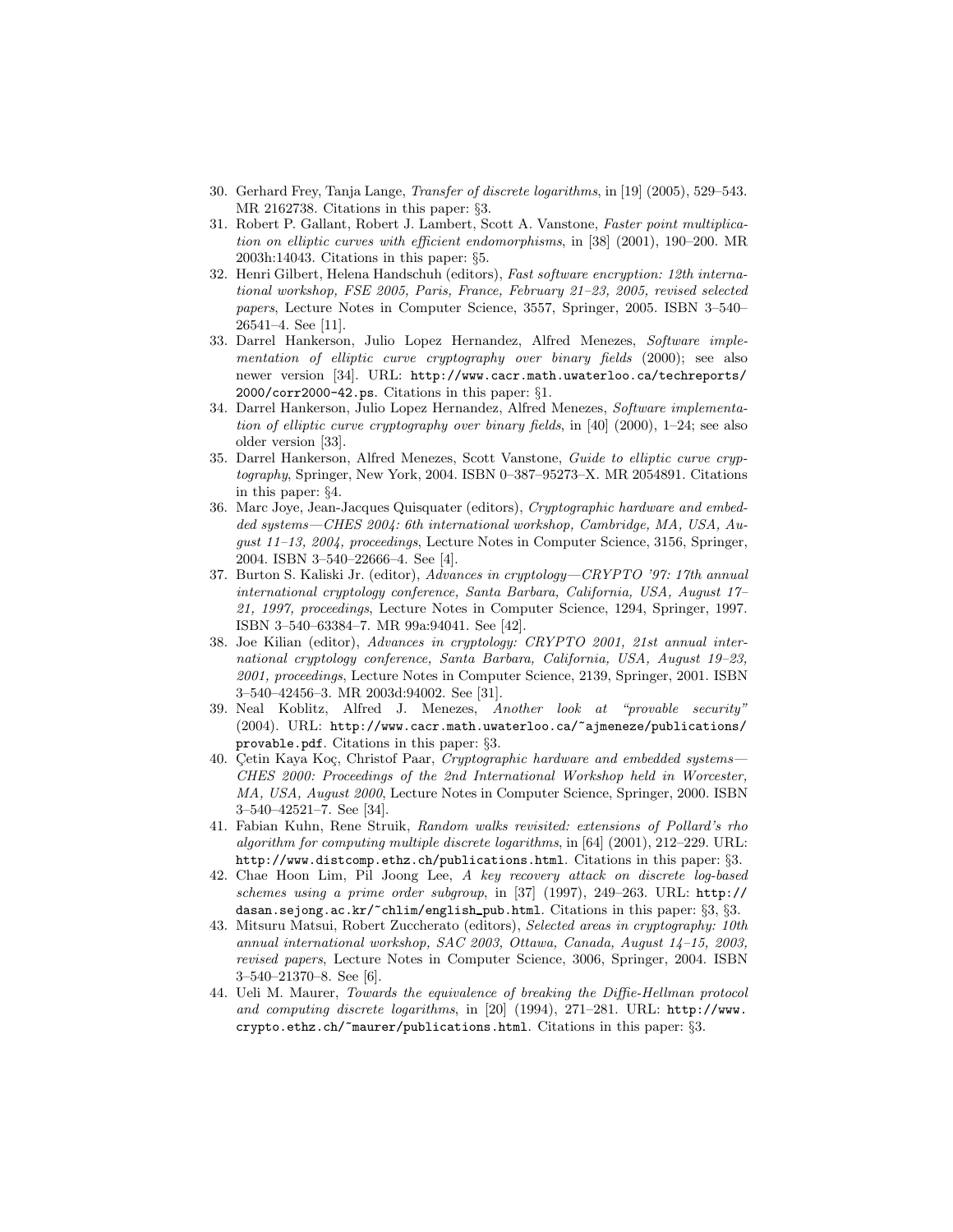- 45. Alfred Menezes, Another look at HMQV (2005). URL: http://eprint.iacr.org/ 2005/205. Citations in this paper: §2.
- 46. Victor S. Miller, Use of elliptic curves in cryptography, in [65] (1986), 417–426. MR 88b:68040. Citations in this paper: §1.
- 47. Peter L. Montgomery, Speeding the Pollard and elliptic curve methods of factorization, Mathematics of Computation 48 (1987), 243–264. ISSN 0025–5718. MR 88e:11130. URL: http://cr.yp.to/bib/entries.html#1987/montgomery. Citations in this paper: §5.
- 48. A. Muzereau, Nigel P. Smart, Frederik Vercauteren, The equivalence between the DHP and DLP for elliptic curves used in practical applications, LMS Journal of Computation and Mathematics 7 (2004), 50–72. URL: http://www.lms.ac.uk/ jcm/7/lms2003-034/. Citations in this paper: §3.
- 49. David Naccache (editor), Topics in cryptology—CT-RSA 2001: Proceedings of the Cryptographers' Track at the RSA Conference held in San Francisco, CA, April  $8-12$ , 2001, Lecture Notes in Computer Science, 2020, Springer, 2001. ISBN 3-540–41898–9. MR 2003a:94039. See [18].
- 50. Dag Arne Osvik, Adi Shamir, Eran Tromer, Cache atacks and countermeasures: the case of AES (extended version) (2005). URL: http://www.wisdom.weizmann. ac.il/~tromer/. Citations in this paper: §1.
- 51. Colin Percival, Cache missing for fun and profit (2005). URL: http://www. daemonology.net/hyperthreading-considered-harmful/. Citations in this paper: §1.
- 52. Nicholas Pippenger, On the evaluation of powers and related problems (preliminary version), in [1] (1976), 258–263; newer version split into [53] and [54]. MR 58:3682. URL: http://cr.yp.to/bib/entries.html#1976/pippenger. Citations in this paper: §5.
- 53. Nicholas Pippenger, The minimum number of edges in graphs with prescribed paths, Mathematical Systems Theory 12 (1979), 325–346; see also older version [52]. ISSN 0025–5661. MR 81e:05079. URL: http://cr.yp.to/bib/entries.html# 1979/pippenger.
- 54. Nicholas Pippenger, On the evaluation of powers and monomials, SIAM Journal on Computing 9 (1980), 230–250; see also older version [52]. ISSN 0097–5397. MR 82c:10064. URL: http://cr.yp.to/bib/entries.html#1980/pippenger.
- 55. John M. Pollard, Kangaroos, Monopoly and discrete logarithms, Journal of Cryptology 13 (2000), 437–447. ISSN 0933–2790. Citations in this paper: §3.
- 56. John Proos, Christof Zalka, Shor's discrete logarithm quantum algorithm for elliptic curves (2003). URL: http://www.cacr.math.uwaterloo.ca/techreports/2003/ tech reports2003.html. Citations in this paper: §1.
- 57. Nigel P. Smart, A comparison of different finite fields for use in elliptic curve cryptosystems (2000); see also newer version [58]. URL: http://www.cs.bris.ac. uk/Publications/pub info.jsp?id=1000458.
- 58. Nigel P. Smart, A comparison of different finite fields for elliptic curve cryptosystems, Computers and Mathematics with Applications 42 (2001), 91–100; see also older version [57]. MR 2002c:94033. Citations in this paper: §1.
- 59. Martijn Stam, Arjen K. Lenstra, Speeding up XTR, in [15] (2001), 125–143. MR 2003h:94049. Citations in this paper: §5.
- 60. Edlyn Teske, Square-root algorithms for the discrete logarithm problem (a survey), in [2] (2001), 283–301. MR 2003c:11156. URL: http://www.cacr.math.uwaterloo. ca/~eteske/publications.html. Citations in this paper: §3.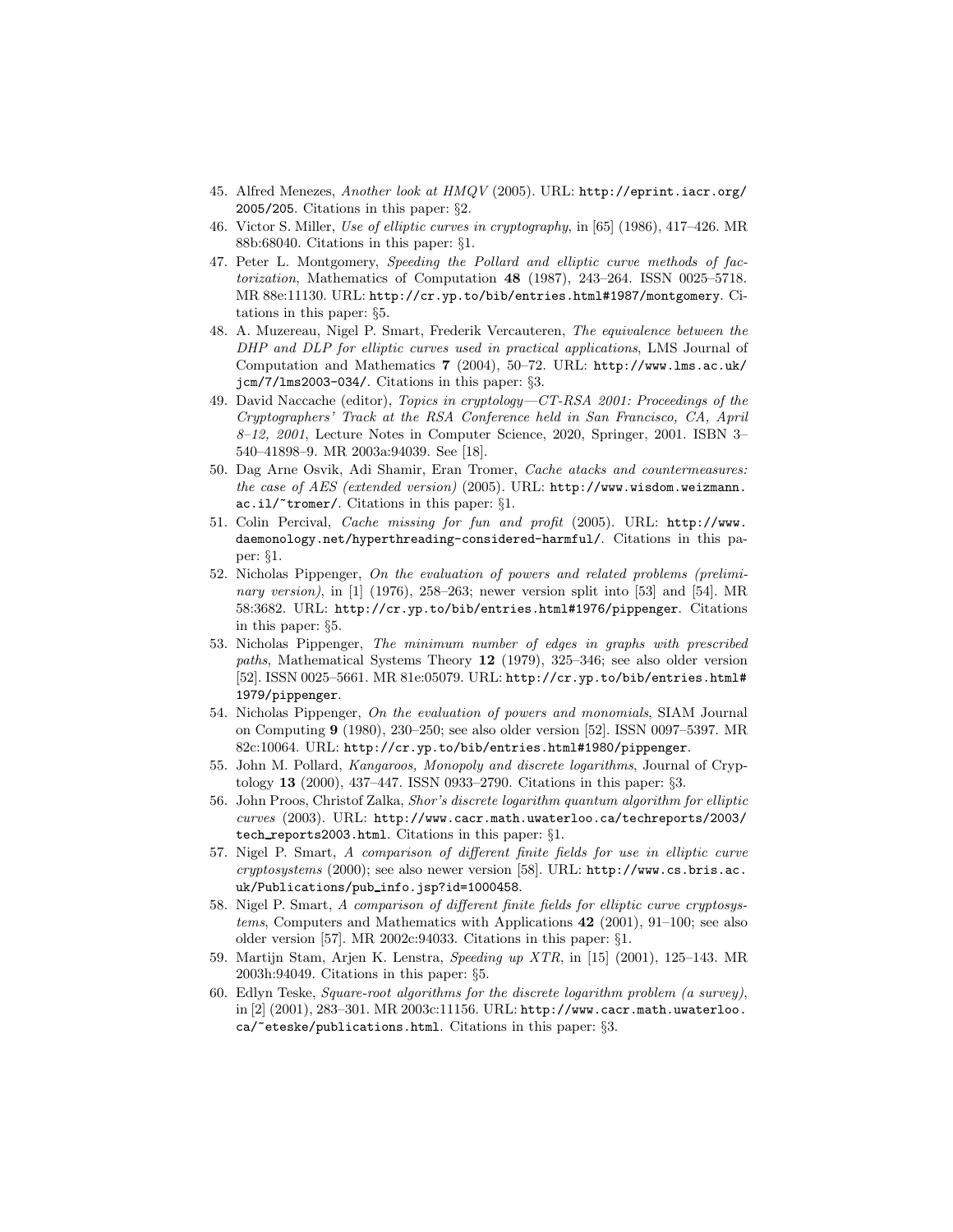- 61. Edlyn Teske, Computing discrete logarithms with the parallelized kangaroo method (2001); see also newer version [62]. URL: http://www.cacr.math.uwaterloo.ca/ techreports/2001/tech reports2001.html. Citations in this paper: §3.
- 62. Edlyn Teske, Computing discrete logarithms with the parallelized kangaroo method, Discrete Applied Mathematics 130 (2003), 61–82; see also older version [61]. MR 2004h:11112.
- 63. Paul C. van Oorschot, Michael Wiener, Parallel collision search with cryptanalytic applications, Journal of Cryptology  $12$  (1999), 1–28. ISSN 0933–2790. URL: http://members.rogers.com/paulv/papers/pubs.html. Citations in this paper: §3.
- 64. Serge Vaudenay, Amr M. Youssef (editors), Selected areas in cryptography: 8th annual international workshop, SAC 2001, Toronto, Ontario, Canada, August 16– 17, 2001, revised papers, Lecture Notes in Computer Science, 2259, Springer, 2001. ISBN 3–540–43066–0. MR 2004k:94066. See [41].
- 65. Hugh C. Williams (editor), Advances in cryptology: CRYPTO '85, Lecture Notes in Computer Science, 218, Springer, Berlin, 1986. ISBN 3–540–16463–4. See [46].

### A Appendix: rings, fields, and curves

This appendix reviews elliptic curves at the level of generality of Theorem 2.1. See [24, Chapter 13] for much more information about elliptic curves.

**The base field.** Let p be a prime number with  $p \geq 5$ . Define  $\mathbf{F}_p$  as the set  $\{0, 1, \ldots, p-1\}$ . Define a binary operation + on  $\mathbf{F}_p$  as addition mod p. Define a binary operation  $\cdot$  on  $\mathbf{F}_p$  as multiplication mod p. Define a unary operation – on  $\mathbf{F}_p$  as negation mod p.

 $\mathbf{F}_p$  is a commutative ring under  $0, 1, -, +, \cdot$ . This means that it satisfies every  $0, 1, -, +, \cdot$  identity satisfied by **Z**; e.g., the identity  $a(b+c+1) = ab + ac + a$ . Furthermore, because  $p$  is prime,  $\mathbf{F}_p$  is a field: every nonzero element of  $\mathbf{F}_p$  has a reciprocal in  $\mathbf{F}_p$ .

Squares in the base field. Squaring is a 2-to-1 map on the nonzero elements of  $\mathbf{F}_p$ , so there are exactly  $(p-1)/2$  non-squares in  $\mathbf{F}_p$ . Find the smallest  $\delta \in$  $\{1, 2, \ldots, p-1\}$  such that  $\delta$  is not a square in  $\mathbf{F}_p$ .

Fermat's little theorem implies that  $\alpha^{(p-1)/2} = 1$  if  $\alpha$  is a nonzero square in  $\mathbf{F}_p$ ;  $\alpha^{(p-1)/2} = -1$  if  $\alpha$  is a non-square in  $\mathbf{F}_p$ ; and  $\alpha^{(p-1)/2} = 0$  if  $\alpha = 0$ . Consequently, if  $\alpha$  is a non-square in  $\mathbf{F}_p$ , then  $\alpha/\delta$  is a nonzero square in  $\mathbf{F}_p$ .

The extension field. Define  $\mathbf{F}_{p^2}$  as the set  $\mathbf{F}_p \times \mathbf{F}_p$ . Define a unary operation − on  $\mathbf{F}_{p^2}$  by  $-(c, d) = (-c, -d)$ . Define a binary operation + on  $\mathbf{F}_{p^2}$  by  $(a, b)$  +  $(c, d) = (a + c, b + d)$ . Define a binary operation  $\cdot$  on  $\mathbf{F}_{p^2}$  by  $(a, b) \cdot (c, d) =$  $(ac + \delta bd, ad + bc).$ 

 $\mathbf{F}_{p^2}$  is a commutative ring under  $0, 1, -, +, \cdot$ . Furthermore, each nonzero  $(a, b) \in \mathbf{F}_{p^2}$  has a reciprocal  $(a/(a^2 - \delta b^2), -b/(a^2 - \delta b^2)) \in \mathbf{F}_{p^2}$ .

The injection  $a \mapsto (a, 0)$  from  $\mathbf{F}_p$  to  $\mathbf{F}_{p^2}$  is a ring morphism: it preserves  $0, 1, -, +, \cdot$ . Thus  $(a, 0)$  is abbreviated a without risk of confusion. The element (0, 1) of  $\mathbf{F}_{p^2}$  is abbreviated  $\sqrt{\delta}$ ; it satisfies  $\sqrt{\delta^2} = (\delta, 0) = \delta$ .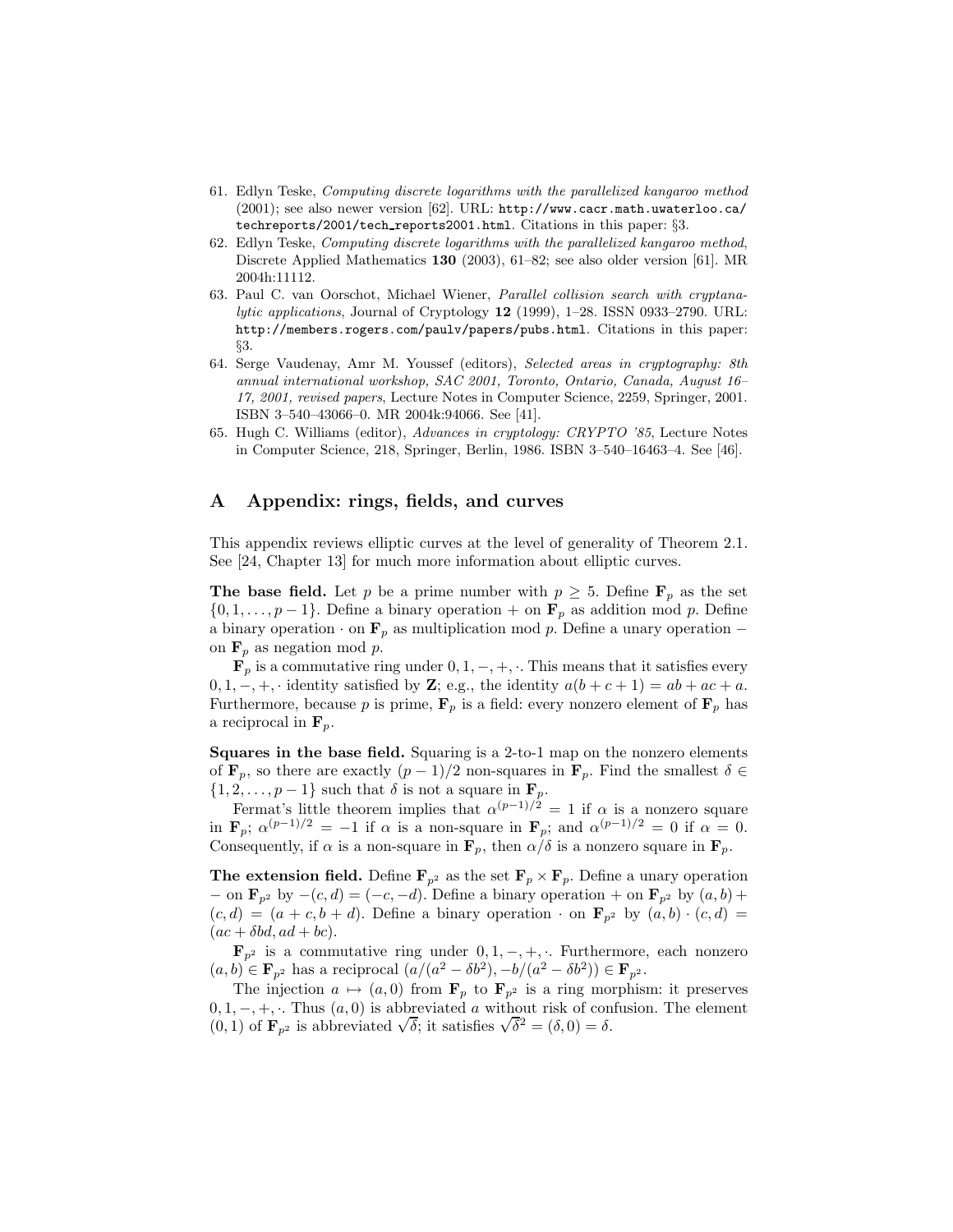The elliptic curve. Let A be an integer such that  $A^2 - 4$  mod p is not a square in  $\mathbf{F}_p$ . Define  $E(\mathbf{F}_{p^2})$  as  $\{\infty\} \cup \{(x,y) \in \mathbf{F}_{p^2} : y^2 = x^3 + Ax^2 + x\}.$ 

Define a unary operation – on  $E(\mathbf{F}_{p^2})$  as follows:  $-\infty = \infty$ ;  $-(x, y)$  $(x, -y)$ . Define a binary operation + on  $E(\mathbf{F}_{p^2})$  as follows:

- $\infty + \infty = \infty$ .
- $\bullet \infty + (x, y) = (x, y).$
- $(x, y) + \infty = (x, y).$
- $(x, y) + (x, -y) = \infty$ .
- If  $y \neq 0$  then  $(x, y) + (x, y) = (x'', y'')$  where  $\lambda = (3x^2 + 2Ax + 1)/2y$ ,  $x'' = \lambda^2 - A - 2x = (x^2 - 1)^2/4y^2$ , and  $y'' = \lambda(x - x'') - y$ . Here / refers to division in  $\mathbf{F}_{p^2}$ .
- If  $x' \neq x$  then  $(x, y) + (x', y') = (x'', y'')$  where  $\lambda = (y' y)/(x' x)$ ,  $x'' = \lambda^2 - A - x - x'$ , and  $y'' = \lambda(x - x'') - y$ .

Standard (although lengthy) calculations show that  $E(\mathbf{F}_{p^2})$  is a commutative group under  $\infty, -, +$ . This means that every  $0, -, +$  identity satisfied by **Z** is also satisfied by  $E(\mathbf{F}_{p^2})$  when 0 is replaced by  $\infty$ .

Note that the following three sets are subgroups of  $E(\mathbf{F}_{n^2})$ :

- $\{\infty, (0, 0)\}\.$  Indeed,  $\infty + \infty = \infty$ ;  $(0, 0) + (0, 0) = \infty$ ; and  $(0, 0) + \infty = (0, 0)$ .
- $\{\infty\} \cup (E(\mathbf{F}_{p^2}) \cap (\mathbf{F}_p \times \mathbf{F}_p))$ . Indeed, if  $x, y, x', y' \in \mathbf{F}_p$  then the quantities  $\lambda, x'', y''$  defined above are in  $\mathbf{F}_p$ .
- $\{\infty\} \cup (E(\mathbf{F}_{p^2}) \cap (\mathbf{F}_{p} \times \sqrt{\delta \mathbf{F}_{p}}))$ . This time  $\lambda$  is a ratio of an element of  $\mathbf{F}_{p}$ and an element of  $\sqrt{\delta}$ **F**<sub>p</sub>, and is therefore an element of  $\sqrt{\delta}$ **F**<sub>p</sub>, producing  $x'' \in \mathbf{F}_p$  and  $y'' \in \sqrt{\delta} \mathbf{F}_p$ .

Note also that if  $x^3 + Ax^2 + x = 0$  in  $\mathbf{F}_p$  then  $x = 0$ . (Otherwise  $A^2 - 4 =$  $(x - 1/x)^2$  in  $\mathbf{F}_p$ , so  $A^2 - 4 \mod p$  is a square in  $\mathbf{F}_p$ , contradiction.) In other words,  $(x, 0) \notin E(\mathbf{F}_{p^2})$  if  $x \neq 0$ .

**Proof of Theorem 2.1.** Let n be an integer. Let q be an element of  $\mathbf{F}_p$ . Define  $\alpha = q^3 + Aq^2 + q$ . Define  $X_0 : E(\mathbf{F}_{p^2}) \to \mathbf{F}_{p^2}$  as follows:  $X_0(\infty) = 0; X_0(x, y) = x$ . I will show that there are exactly two  $Q \in E(\mathbf{F}_{p^2})$  such that  $X_0(Q) = q$ , that

both of them have the same value of  $X_0(nQ)$ , and that the value is in  $\mathbf{F}_p$ . Here  $nQ$  means the *n*th multiple of Q under the above group operations on  $E(\mathbf{F}_{p^2})$ .

Case 1:  $\alpha = 0$ . Then  $q = 0$ . The only square root of 0 in  $\mathbf{F}_{p^2}$  is 0, so  $\{Q \in E(\mathbf{F}_{p^2}) : X_0(Q) = q\}$  is exactly the group  $\{\infty, (0, 0)\}\$ . Thus each  $Q \in$  $E(\mathbf{F}_{p^2})$  with  $X_0(Q) = q$  has  $nQ \in \{\infty, (0, 0)\};$  i.e.,  $X_0(nQ) = 0$ .

Case 2:  $\alpha$  is a nonzero square in  $\mathbf{F}_p$ . Select a square root r. Now  $q \neq 0$ , and the only square roots of  $q^3 + Aq^2 + q$  in  $\mathbf{F}_{p^2}$  are  $\pm r$ , so  $\{Q \in E(\mathbf{F}_{p^2}) : X_0(Q) = q\}$  $\{(q, r), (q, -r)\}\)$ . Define  $s = X_0(n(q, r))$ . The group  $\{\infty\} \cup (\hat{E}(\mathbf{F}_{p^2}) \cap (\mathbf{F}_p \times \mathbf{F}_p))$ contains  $(q, r)$ , so it contains  $n(q, r)$ , so  $s \in \{0, 1, 2, 3, \ldots, p-1\}$ . Furthermore  $n(q, -r) = n(-(q, r)) = -n(q, r)$ , so  $X_0(n(q, -r)) = X_0(n(q, r)) = s$ . Thus  $X_0(nQ) = s$  for all  $Q \in E(\mathbf{F}_{p^2})$  such that  $X_0(Q) = q$ .

Case 3:  $\alpha$  is a non-square in  $\mathbf{F}_p$ . Then  $\alpha/\delta$  is a nonzero square in  $\mathbf{F}_p$ . Select a square root r. Now  $q \neq 0$ , and the only square roots of  $q^3 + Aq^2 + q$  in  $\mathbf{F}_{p^2}$  are  $\pm r\sqrt{\delta}$ , so  $\{Q \in E(\mathbf{F}_{p^2}) : X_0(Q) = q\} = \{(q, r\sqrt{\delta}), (q, -r\sqrt{\delta})\}$ . Define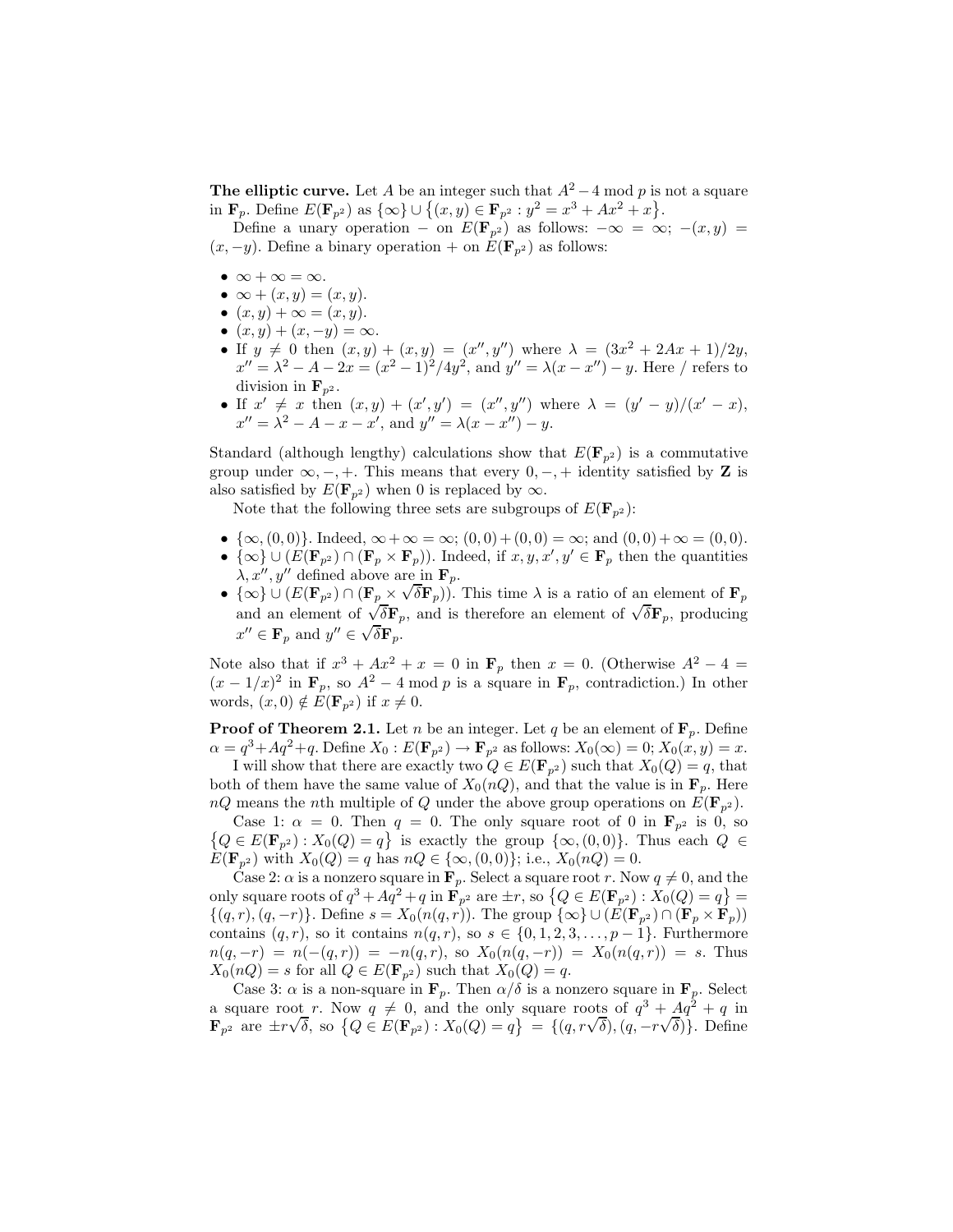$s = X_0(n(q, r\sqrt{\delta}))$ . The group  $\{\infty\} \cup (E(\mathbf{F}_{p^2}) \cap (\mathbf{F}_p \times \sqrt{\delta}\mathbf{F}_p))$  contains  $(q, r\sqrt{\delta}),$ so it contains  $n(q, r\sqrt{\delta})$ , so  $s \in \{0, 1, 2, 3, ..., p-1\}$ . Furthermore  $n(q, -r\sqrt{\delta}) =$  $n(-(q, r\sqrt{\delta})) = -n(q, r\sqrt{\delta}),$  so  $X_0(n(q, -r\sqrt{\delta})) = X_0(n(q, r\sqrt{\delta})) = s$ . Thus  $X_0(nQ) = s$  for all  $Q \in E(\mathbf{F}_{p^2})$  such that  $X_0(Q) = q$ .

### B Appendix: Montgomery's double-and-add formulas

This appendix states Montgomery's x-coordinate double-and-add formulas, and proves that the formulas work whenever  $Q - Q' \notin {\infty, (0, 0)}$ .

The following diagram summarizes Montgomery's formulas in the case  $z_1 = 1$ . As in Theorems B.1 and B.2,  $x/z$  and  $x'/z'$  are the x-coordinates of points  $Q, Q'$ ;  $x_2/z_2$  is the x-coordinate of  $2Q$ ;  $x_1$  is the x-coordinate of  $Q - Q'$ ; and  $x_3/z_3$  is the x-coordinate of  $Q + Q'$ .



One can see at a glance that there are 4 squarings, 1 multiplication by  $(A-2)/4$ , and 5 other multiplications; and that there are 8 additions/subtractions, none of which produce input to another addition/subtraction.

**Theorem B.1.** Let p be a prime number with  $p \geq 5$ . Let A be an integer such that  $A^2 - 4$  is not a square modulo p. Define E as the elliptic curve  $y^2 = x^3 +$  $Ax^{2}+x$  over the field  $\mathbf{F}_{p}$ . Define  $X: E(\mathbf{F}_{p^{2}}) \to \{\infty\} \cup \mathbf{F}_{p^{2}}$  as follows:  $X(\infty) =$ ∞;  $X(x, y) = x$ . Fix  $x, z \in \mathbf{F}_p$  with  $(x, z) \neq (0, 0)$ . Define

$$
x_2 = (x^2 - z^2)^2 = (x - z)^2 (x + z)^2,
$$
  
\n
$$
z_2 = 4xz(x^2 + Axz + z^2)
$$
  
\n
$$
= ((x + z)^2 - (x - z)^2) \left( (x + z)^2 + \frac{A - 2}{4} ((x + z)^2 - (x - z)^2) \right).
$$